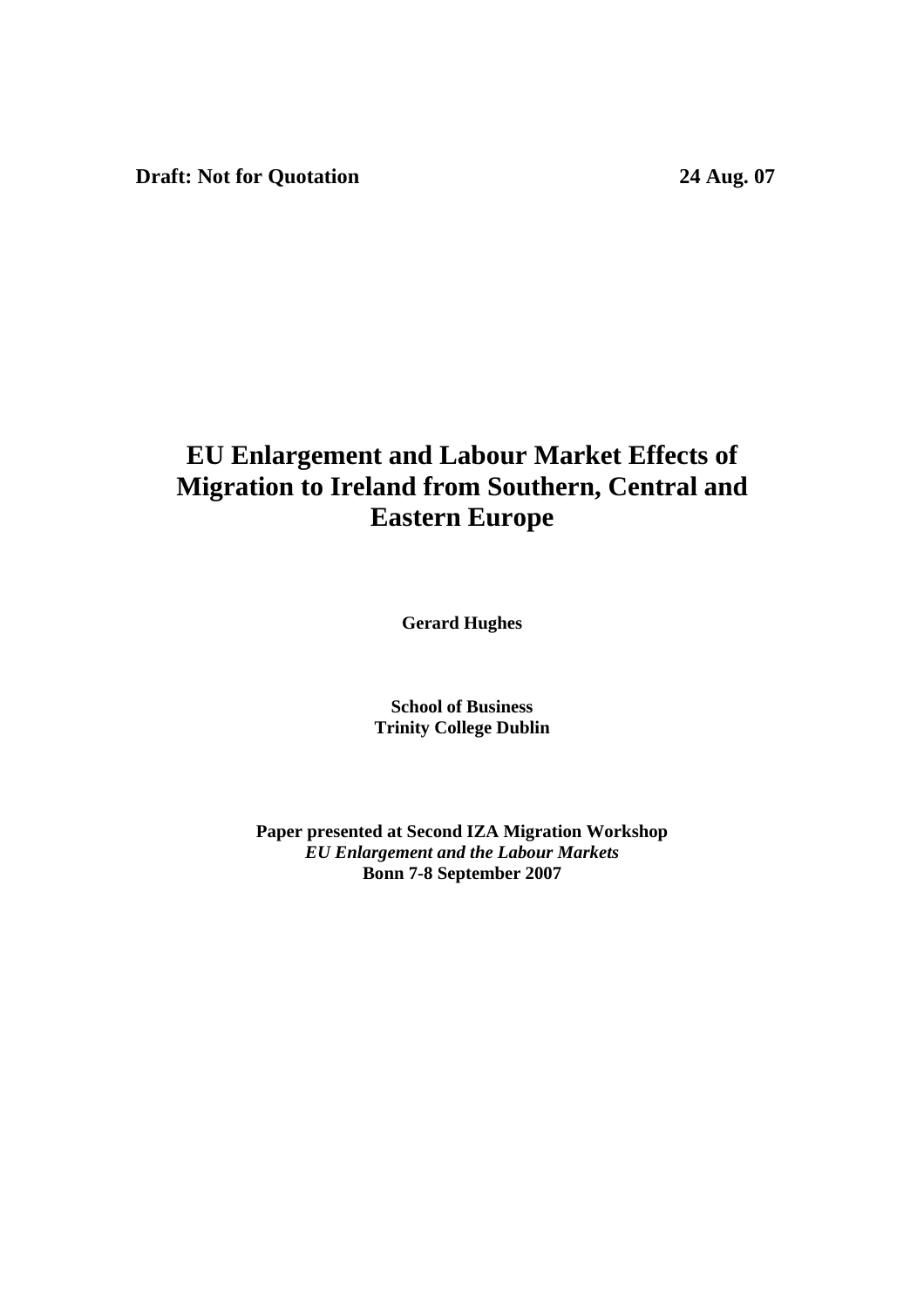# EU Enlargement and Labour Market Effects of Migration to Ireland from Southern, Central and Eastern Europe

# Gerard Hughes Visiting Professor, Trinity College Dublin

# Abstract

This paper uses data from the Quarterly National Household Survey, monthly registrations of migrants related to job search or claims for social benefits, and the Census of Population to document the massive inflow of long-term and short-term immigrants to Ireland from the EU10 Member States following EU enlargement in May 2004. It shows that although the scale of these inflows was unexpected the labour market was able to absorb them without displacing native workers or adversely affecting earnings, employment or unemployment.

Despite the positive benefits of EU10 migration for the labour market, the Irish Government decided before the 2007 enlargement that it would not open the labour market to nationals of Bulgaria and Romania. The reasons for this change in policy are shown to lie in some adverse microeconomic and social effects of EU10 migration, the failure of most of the EU15 countries to open their labour markets following reviews in 2006, the need to protect the Common Travel Area with Britain, and the need to tighten the implementation of labour law and to develop policies for integrating migrants into Irish society.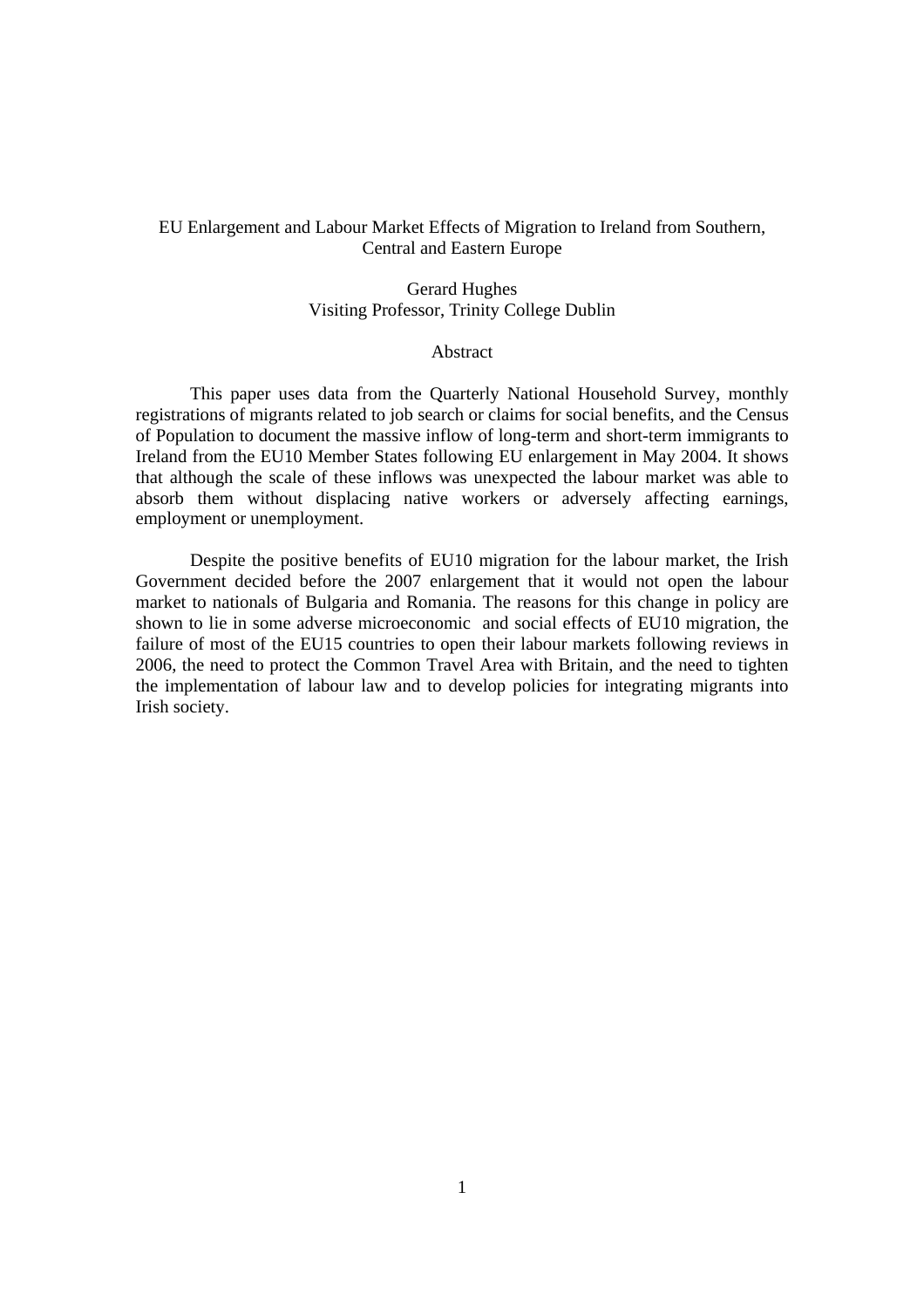# **EU Enlargement and Labour Market Effects of Migration to Ireland from Southern, Central and Eastern Europe<sup>1</sup>**

# **Introduction**

Before the enlargement of the EU from fifteen (EU15) to twenty five (EU25) countries in May 2004 only Ireland, Sweden and the UK decided that they would apply EU rules allowing nationals of these countries free access to their labour markets<sup>2</sup>. However, their access to welfare benefits in Ireland and the UK were restricted. All of the remaining EU15 countries invoked EU rules which allowed a transition to the free movement of labour for a maximum of up to seven years following enlargement.

The paper by Doyle, Hughes and Wadensjo (2006) analyses the debates that took place in Ireland and Sweden before enlargement and considers the size of the inflows that occurred up to the end of 2005 following enlargement. This paper presents data on migration flows from the EU10 member states before and after enlargement up to the first quarter of 2007, on the sectors in which migrants from these states who were living outside Ireland one year ago (long-term migrants) are employed, and on the effects of the immigration on wages and unemployment.

The monthly register of Personal Public Service (PPS) numbers issued to migrants who have come to look for work in Ireland (mainly short-term migrants) is used to show that the annual gross flow of migrants from the EU10 is about three times as large as the annual net flow and that the gross inflows are strongly influenced by seasonal factors. A number of policy issues are considered relating to labour displacement, social (benefit) tourism, and the Irish government's decision to restrict access of nationals of Bulgaria and Romania to the labour market following their accession to the EU in January 2007.

# **How Many Migrants Were Expected from the EU10**

A number of studies were undertaken to consider the likely migratory flows from East to West following enlargement. These studies have been summarised in various reports by the European Commission (2000, 2003). The earlier Commission study predicted migration flows of 333,000 per year from Central and Eastern Europe (CEE) initially, declining to 150,000 per year in a decade. The later study revised the earlier estimates downwards. It predicted net immigration of 325,000 per year in the first five years following accession, declining to 60,000 in a decade. In a report for the Economic Policy Panel meeting in Luxembourg in April 2005 Boeri and Brücker (2005) estimated that in the year after enlargement net migration from the CEE accession states would also amount to around 300,000 people and they gave an estimate of how this would be distributed across the EU15 member states *provided all of them observed European Community rules in relation to the free movement of labour.* They estimated that the

<sup>&</sup>lt;sup>1</sup> The paper by Doyle, Hughes and Wadensjo (2006) considers migration flows to Ireland and Sweden up to the end of 2005. This paper presents information on migration flows to Ireland from the EU 10 countries up to the first quarter of 2007. An earlier draft was presented at a LoWER workshop on East European Labour Migration in the EU in London 20-21 April 2007.

 $2^2$  The ten new countries are Cyprus, the Czech Republic, Estonia, Hungary, Latvia, Lithuania, Malta, Poland, Slovakia, Slovenia.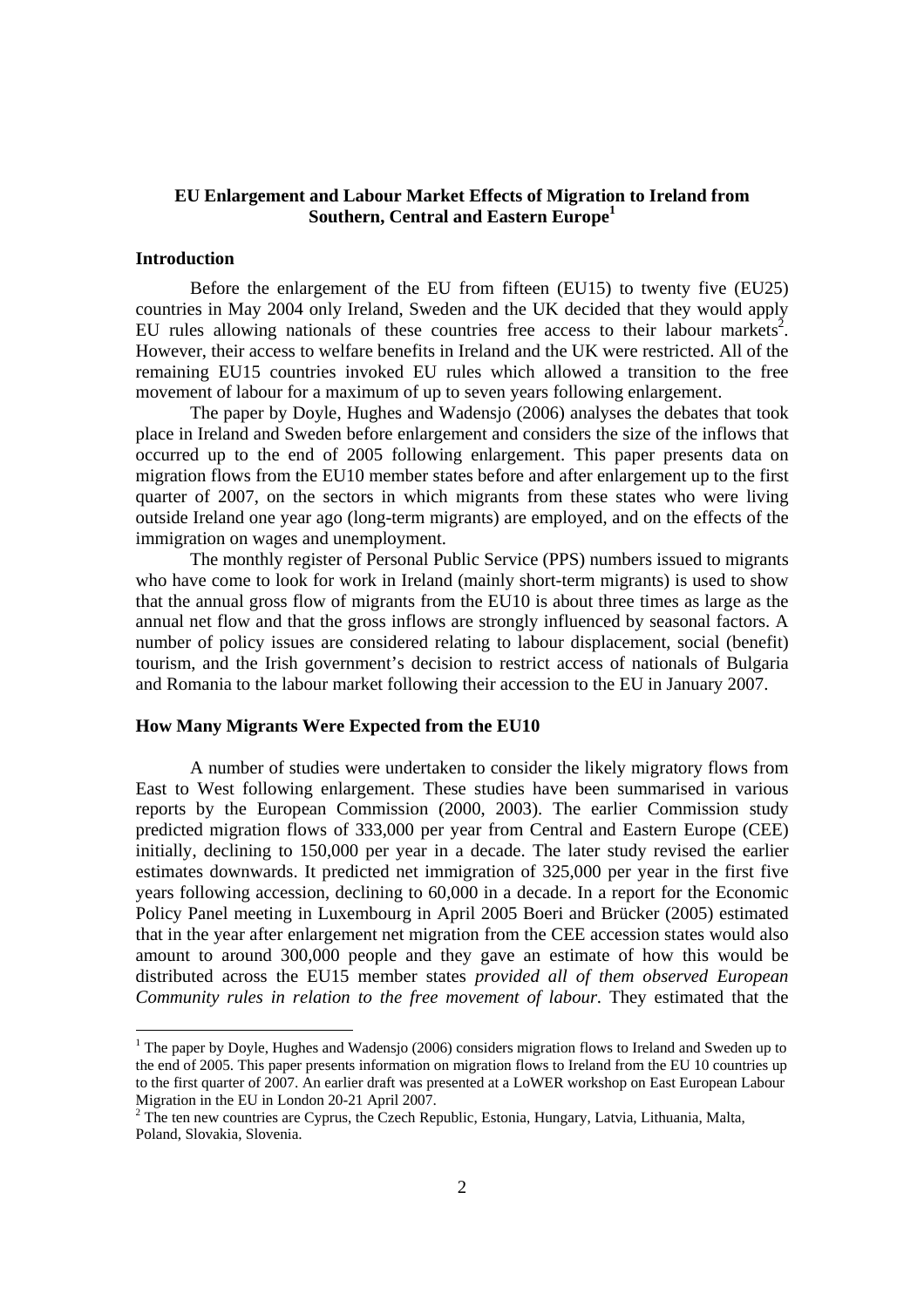number of migrants from these states living in Sweden in 2005 would be about 6,700, while the number living in Ireland and the UK would be around 3,400 and 12,600 respectively. Their estimate for the UK was similar to an upper estimate of 12,600 persons per year made for the Home Office by Dustmann *et al*. (2003).

No estimates of the expected size of the inflows from the EU10 were published in Ireland. However, Barry (2004, p. 845) argued that on the basis of the number of work permits issued in Ireland to nationals of the Central and Eastern European countries before enlargement that the EU studies "would appear to substantially underestimate the likely immigration flows". He pointed out that even before the enlargement immigrants from the CEE countries probably accounted for just under 1 per cent of the Irish population so that the consensus estimate that immigration from these countries would amount to 1 per cent by 2030 "is extremely conservative".

## **The Pre-Enlargement Debate on Immigration in Ireland**

Due to a growing demand for labour which could not be fully met from domestic sources of supply there was much more concern in Ireland in the approach to enlargement about protecting the welfare system from possible abuses rather than restricting access to the labour market. The decision in the UK to close off welfare benefits to nationals of the EU10 member states for a two year period had important implications for Ireland as it meant that Ireland and Sweden would be the only two countries in Europe offering equal welfare rights to EU10 nationals. An inter-departmental committee, which had been set up by the Department of the Taoiseach in Autumn 2003 to review the implications of the EU enlargement on the Irish State, including housing and social welfare costs, was asked to reassess whether restrictions were necessary in light of the UK decision. During the few months before enlargement, the Government was urged by public lobby groups, such as the Immigration Control Platform (ICP) and the National Platform, to protect Ireland's social welfare system. On the 23<sup>rd</sup> of February 2004 the Taoiseach announced that Ireland would have to protect its welfare and social benefits systems from possible abuse in light of EU enlargement (Ahern 2004) and the following day the Minister of Social and Family Affairs announced:

"Because of our common travel area with Britain it is now important that we put in place some conditions… I will be proposing changes to the social welfare code which will be no less robust than those introduced in Britain." (DFSA Press Release, 24 February 2004).

For visa purposes neither Ireland or Britain are parties to the Schengen Agreement but they operate a Common Travel Area (CTA) between them. This necessitates operating similar arrangements in relation to immigration and the need to protect the Common Travel Area has strongly influenced the Irish government's decisions on a range of immigration issues.

By the end of February 2004 the Irish government introduced the Habitual Residence Condition (HRC) which meant foreign nationals would have to live in the CTA, comprising Ireland, the UK, the Channel Islands and the Isle of Man, for at least two years, or meet certain other requirements, before being entitled to social assistance or child benefit.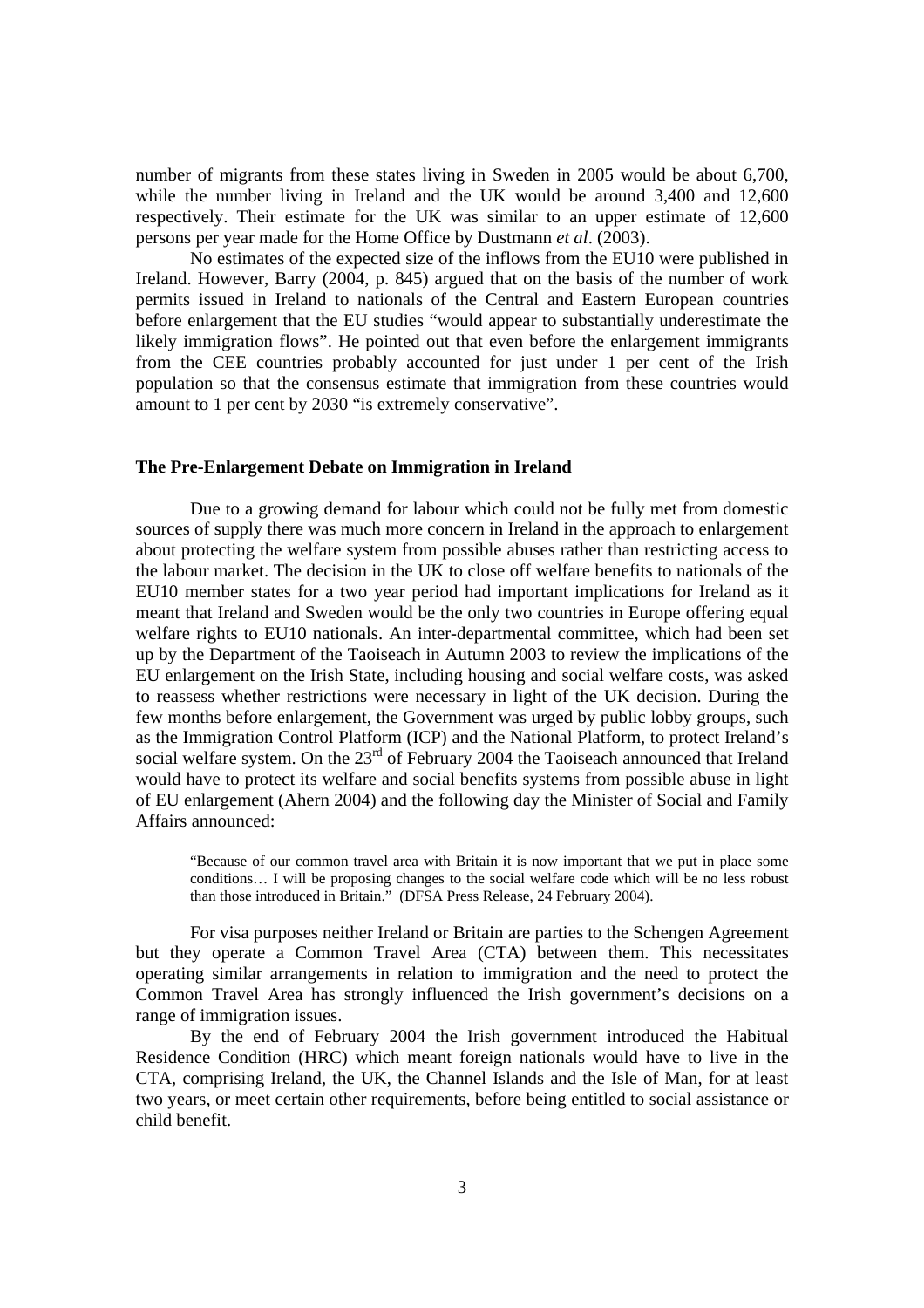The HRC is an additional requirement which must be met along with the other conditions for entitlement to welfare payments. Other factors, beside the two-year residency requirement, are taken into consideration when determining whether a person meets the HRC. These factors include: length and continuity of stay; length and purpose of absence from Ireland; nature and pattern of the employment; applicant's connection with Ireland; and the future intentions of the applicant (see www.dsfa.ie).

#### **Overview of Ireland's Migration Experience Before and After Enlargement**

For centuries migration flows have played an important role in determining the structure of the Irish population and labour market. The Irish experience has shown that migration flows are sensitive to economic conditions in the source and destination countries. The global downturn that occurred in the early 1980s, for example, was accentuated by inappropriate domestic economic policies. These policies resulted in the country languishing in recession until the early part of the 1990s. By 1986 the unemployment rate had reached over 17 per cent. This created a significant divergence in labour market conditions between Ireland and other countries, particularly the United Kingdom, which led to a sharp rise in emigration, as Figure 1 shows. The net outflows were very high at the end of the decade – almost 45,000 in 1988/89, or 1.3 per cent of the population. The economy began to stabilise in the early 1990s. Unemployment decreased and the net migration balance moved close to zero. Unattractive labour market conditions abroad, due to the renewed onset of global recession, meant the emigration option was no longer attractive and many former Irish emigrants began to return home. The resulting pressure on the labour market caused unemployment to rise to nearly 16 per cent in 1993, compared with 13 per cent in 1990.

However, in the period from 1995 to 2000 the Irish economy experienced a major reversal of fortune. Real annual GNP growth averaged almost 9 per cent and the estimated net jobs created totalled 389,000, or over 5 per cent on an annual average basis. By April 2000 there was virtually full employment with an unemployment rate of 4.3 per cent. The improvement in Irish economic conditions relative to its EU partners in the 1990s reversed the net emigration trend experienced in the 1980s as Ireland began to experience net immigration. As the unprecedented employment growth eventually gave rise to labour shortages, Ireland experienced a rapid increase in the influx of foreign workers which relaxed the constraint on labour supply. The migrants came not only from the EU15 but also from a wide range of other countries, particularly the Baltic states, mainly under the work permits system.

The boom period of the Irish economy peaked around the turn of the century. Nevertheless, annual GNP growth averaged 4 per cent for the period from 2000-2005 and employment continued to increase, albeit at a slower rate. However due to the fall in the unemployment rate in the late 1990s, the potential domestic supply of labour from which employers could draw had also fallen. Hence, Ireland became an attractive location for many immigrants, particularly those from outside the EU15. In the period from 1996 to the year ending April 2004, just before the enlargement, gross immigration increased from around 40,000 per annum to 50,000 while net migration increased from 8,000 per annum to nearly 32,000. Following enlargement in May 2004 gross immigration increased to 86,900 in the year ending in the second quarter of 2006 and net migration continued to increase to reach nearly 70,000.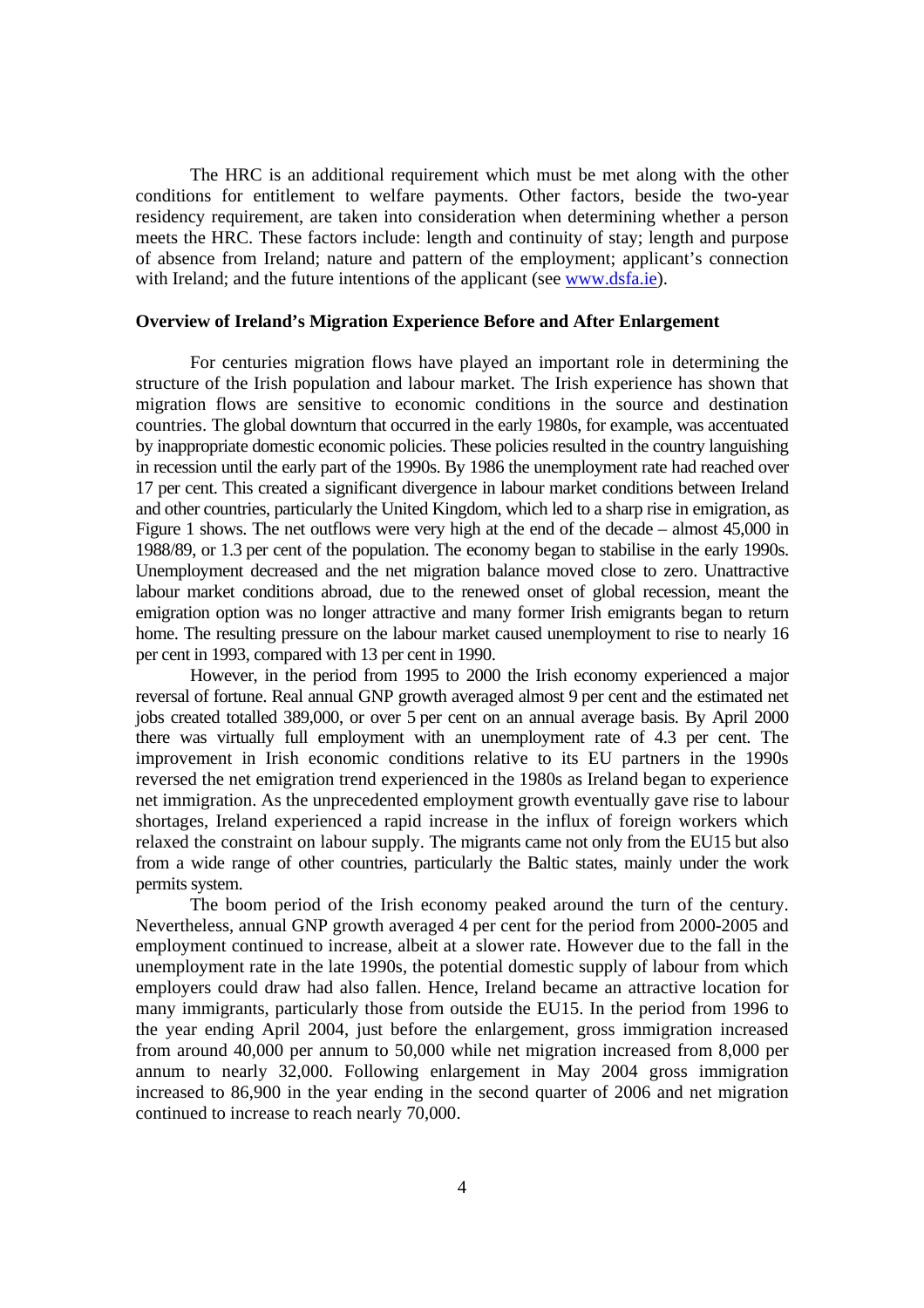



The fall in the number of immigrants from 76,000 in 2002 to 50,000 in 2003 and 2004 was influenced by a change in policy in relation to the issue of work permits. A report by the International Organisation of Migration (2006, p. 30) points out that up to April 2003 "work permit policies were almost entirely 'employer led'" as employers were essentially able to hire as many non-EEA workers as they wished provided they could satisfy the Department of Enterprise, Trade and Employment that there were no Irish workers available for the jobs they were offering. In April 2003 the government adopted a more managed approach in the Employment Permits Act 2003 which facilitated the policy of sourcing most of the economy's requirement for migrant workers from within the enlarged EU.

Unfortunately the annual migration statistics only provide information on the stock of EU10 nationals in Ireland from 2005 onwards. In order to get some idea of the stock of EU10 nationals prior to the enlargement it is necessary to examine the category in which they were aggregated before 2005 i.e., the "Rest of the World excluding the EU15 and the USA". The Central Statistics Office (CSO, 2006) migration estimates in Figure 2 show that from the mid-1990s onwards an increasing number of immigrants came from the Rest of the World including the Central and Eastern European states. It is evident from the data for 2005 and 2006 that immigrants from the EU10 countries accounted for the majority of immigrants from the Rest of the World category. It can be inferred that they accounted for a significant part of total immigration before then, particularly in the years leading up to the enlargement in 2004.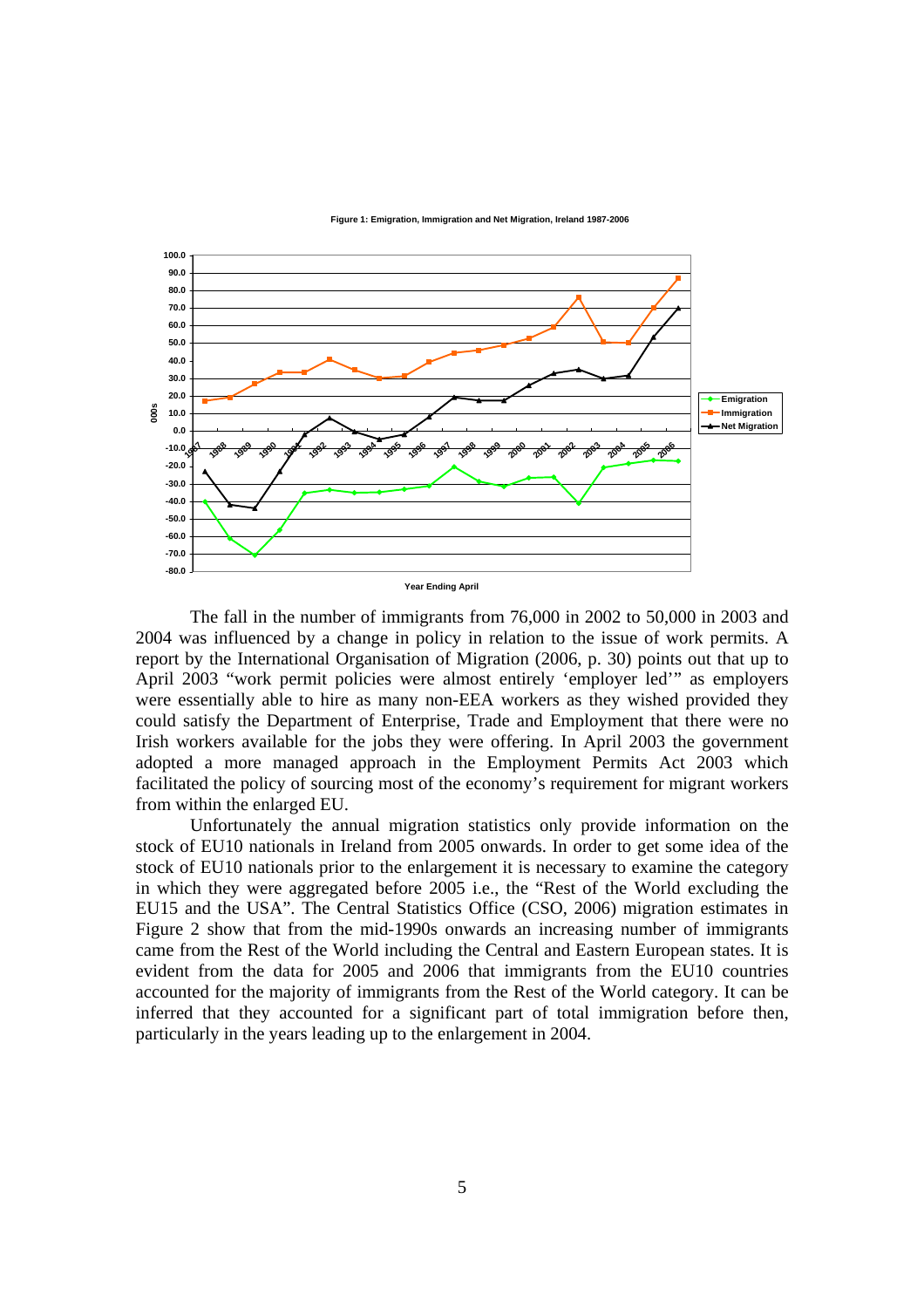

**Figure 2: Immigration from "EU10 and Rest of World Excluding EU15 and USA", 1987-2005 Distinguishing Immigration from EU10 in 2005 and 2006**

## **Gross Inflows of EU10 Nationals**

There are two sources of data which can be used to indicate the size of the gross inflow of migrants from the new member states – the number of Work Permits issued to employers offering jobs to foreign nationals and the number of Personal Public Service numbers issued to foreign nationals looking for employment or seeking to access public services in Ireland. An individual must be living in Ireland in order to apply for a public service number. As Work Permits were no longer required for EU10 nationals after enlargement the PPS numbers provide a better measure of the magnitude of the gross inflow of migrants from the EU10 countries before and after enlargement. It is important to note that PPS numbers record the monthly gross inflows of migrants from the EU10 countries and not the increase in the stock of migrants. The number of PPSs issued is not therefore a useful indicator of the number of EU10 nationals actually working in Ireland as they include large numbers of EU10 nationals who come to look for work and who subsequently leave either because they cannot find work or there is a downturn in demand in sectors such as hotels and restaurants in which many migrants find seasonal employment.

Figure 3 shows how the number of PPSs issued to EU10 nationals before and after enlargement compares with the number issued to migrants from the rest of the EU excluding Ireland (the EU14) and the Rest of the World. Looking first at the data for the EU10 states it is evident that the annual inflow was relatively small in the period before enlargement. In the years 2000-2003 it averaged around 9,000 per year. In 2004 the annual inflow increased sharply to almost 59,000. About 54,000 of these were issued in the post-accession period (May 2004 to December 2004). In 2005 the number of PPS allocations to EU10 nationals almost doubled to a phenomenal 112,000 and it increased to 139,000 in 2006. The gross inflow of EU10 nationals in 2006 is therefore estimated to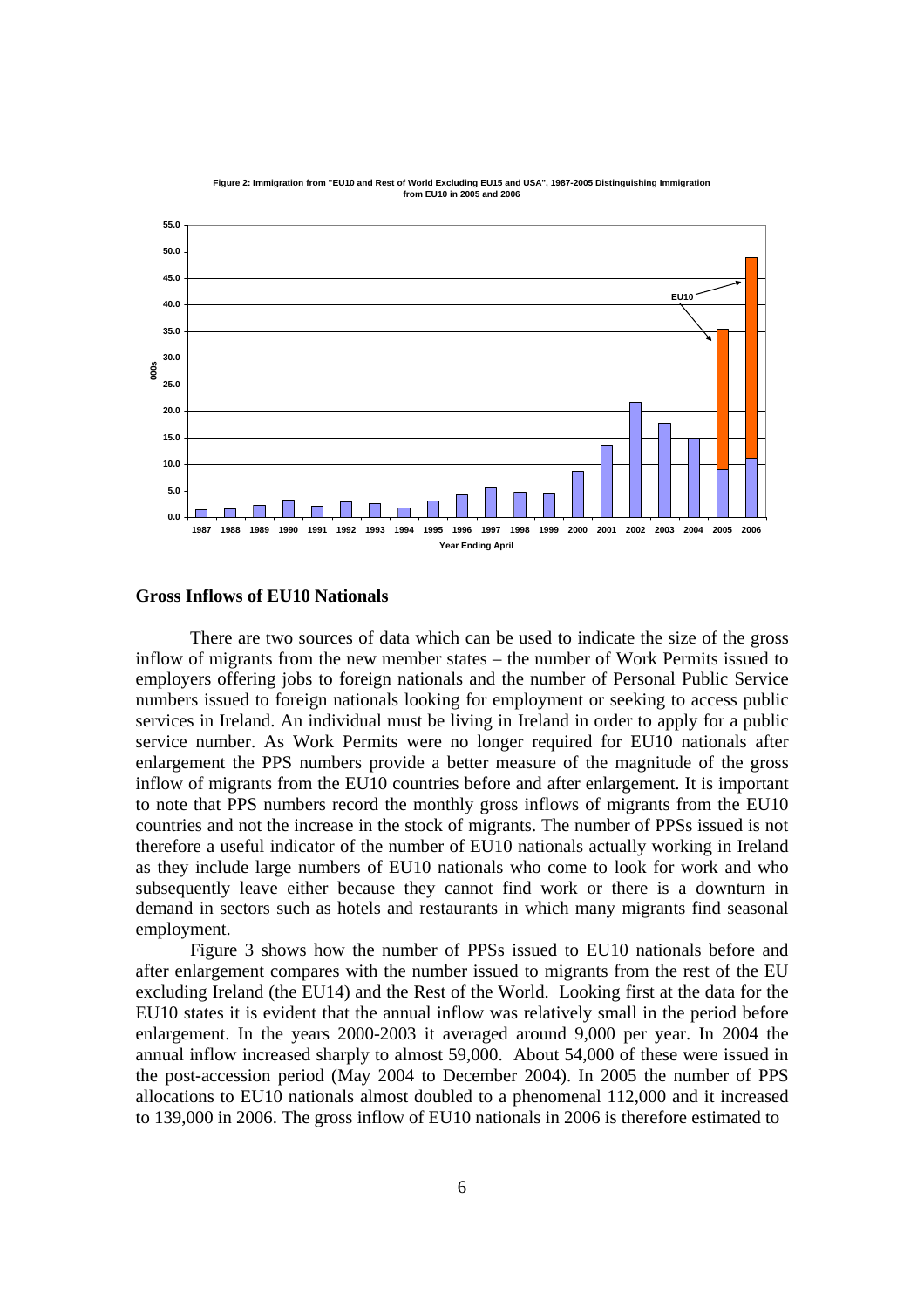

**Figure 3: PPS Numbers Issued to Nationals of EU10, EU14 and Rest of World, 2000-2006**

have been over 15 times greater than the average annual gross inflow recorded in the period 2000-2003 preceding enlargement. In total 362,172 Personal Public Service numbers have been issued to EU10 nationals following EU enlargement in the period May 2004 to June 2007.

The changes in the gross inflows from the EU10, the EU14 and the Rest of the World before and after enlargement are largely attributable to the Irish government's policy of trying to source most of the economy's need for migrant workers from within the enlarged EU. This is in line with the EU policy of sourcing as much of its labour requirments as possible from within the member states. In the period 2000 to 2003 the inflow of immigrants from the EU14 halved from 80,000 to around 40,000. Following enlargement the inflow from the EU14 member states increased gradually to 41,000 in 2004, 46,000 in 2005 and nearly 48,000 in 2006. In the years 2000 to 2002 there was an increase of 78,000 in the annual inflow from the Rest of the World from 39,000 in 2000 to 117,000 in 2002. In 2003 the gross inflow from the Rest of the World more than halved to 55,000 as a preliminary to implementing the policy of sourcing Ireland's requirement for migrant labour from within the EU member states. This pattern continued after enlargement with the number of PPSs issued to foreign nationals from the Rest of the World falling from 117,000 in 2002 to 44,000 in 2006.

The impact of inflows from the EU10 states relative to the inflows from the Rest of the EU and the Rest of the World is assessed in Figure 4 in terms of changes in each category's share of total immigration over the period 2000–2006. The share of PPS numbers issued to EU10 nationals increased dramatically from less than 5 per cent in 2000 to 9 per cent just before enlargement and to 60 per cent in 2006 two years after enlargement. The share of immigrants coming from the EU14 fell sharply from 64 per cent in 2000 to 38 per cent in 2003 and to 21 per cent in 2006. The share of immigrants coming from the Rest of the World increased from 31 per cent in 2000 to 53 per cent in 2003 and then fell sharply to 25 per cent in 2004 and to 19 per cent in 2006.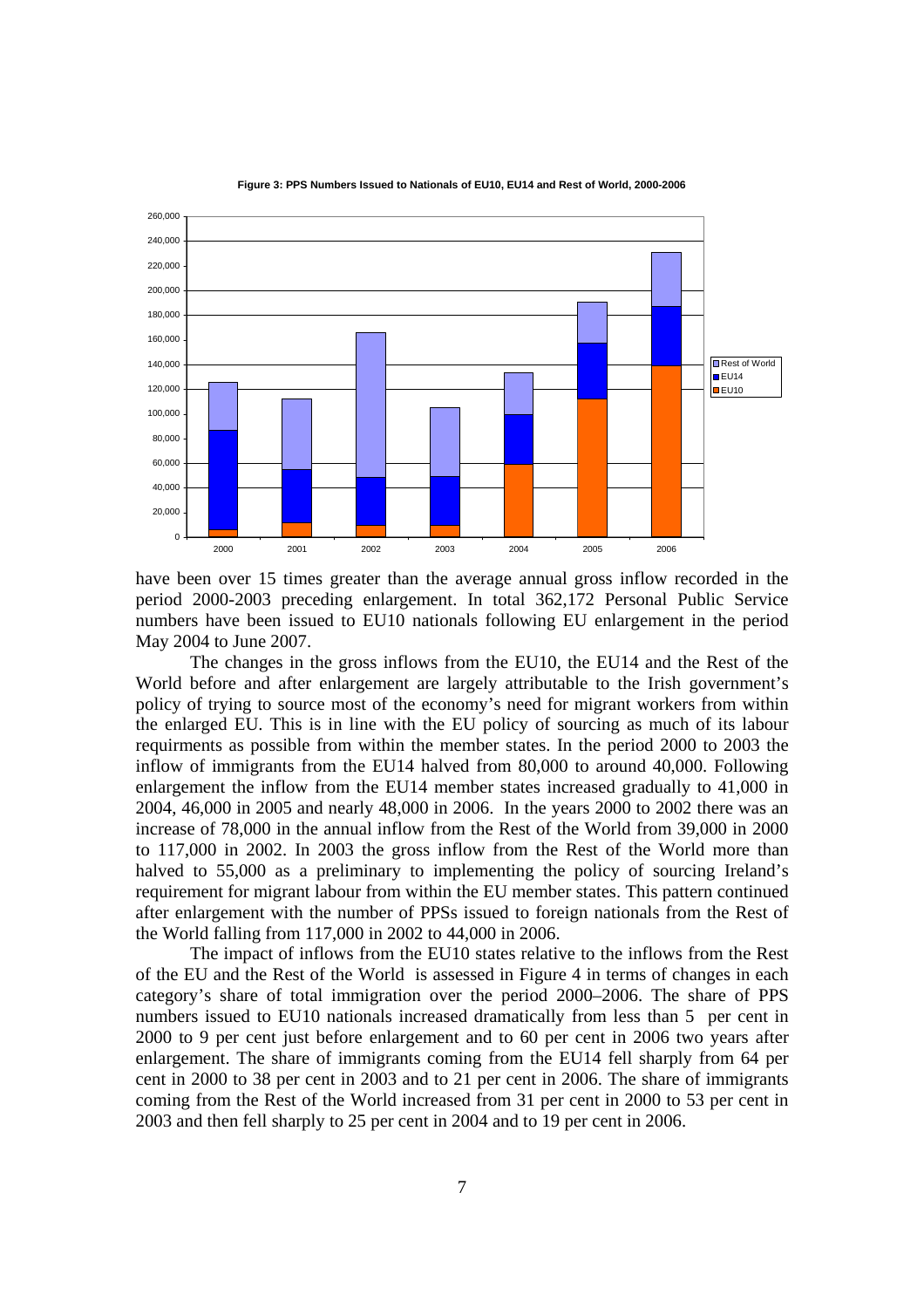

**Figure 4: EU10, EU14 and Rest of World Shares of Total PPS Numbers issued to Non-Irish Nationals, 2000 - 2006**

 The expectation before enlargement that there would be relatively small inflows from countries with which Ireland had weak economic relationships has not, therefore, been realised. In addition, the surveys of migration intentions carried out in the source countries before enlargement have proven to be an unreliable indicator of people's actual behaviour.<sup>3</sup> The unexpected size of the inflows from the EU10 following enlargement had some influence on the Irish government's decision to restrict access to the labour market of Bulgarian and Romanian nationals when their countries joined the EU in 2007, as we shall see.

Monthly data on the number of Personal Public Service numbers issues to EU10 nationals are available only since May 2004. The three month moving average of the number of PPSs issued from May 2004 to June 2007 to EU10 nationals from (a) Poland, (b) the Baltic states, and (c) the Rest of the EU10 are shown in Figure 5. There has been a strong upward trend in the monthly inflows from the EU10 member states since enlargement. This trend is most evident from the figures for Poland and to a lesser extent for the Baltic states. The upward trend is very clear from the monthly averages. The monthly average number of PPS numbers issued was 7,042 in 2004, 9,129 in 2005 and 11,533 in 2006. However, a comparison of the latest monthly data available for the first six months of 2007 with data for the same period in 2005 and 2006 suggest that the monthly inflows are beginning to slow down. In the first half of 2005 and 2006 the average monthly inflows amounted to 8,528 and 11,135 respectively while the average for the first half of 2007 amounted to 9,487. Figure 5 also suggests that there is a strong seasonal effect with migration increasing in the Summer and decreasing in the Winter. The seasonal pattern of migration from the Central and Eastern European states to Ireland

<sup>&</sup>lt;sup>3</sup> This is not surprising as opinion polls on migration intentions are focused on the supply side, rather than the demand side, of the labour market. They do not provide any information on the capacity of the labour market to absorb migrant workers, as Boeri et. al., (2002, p.25) point out.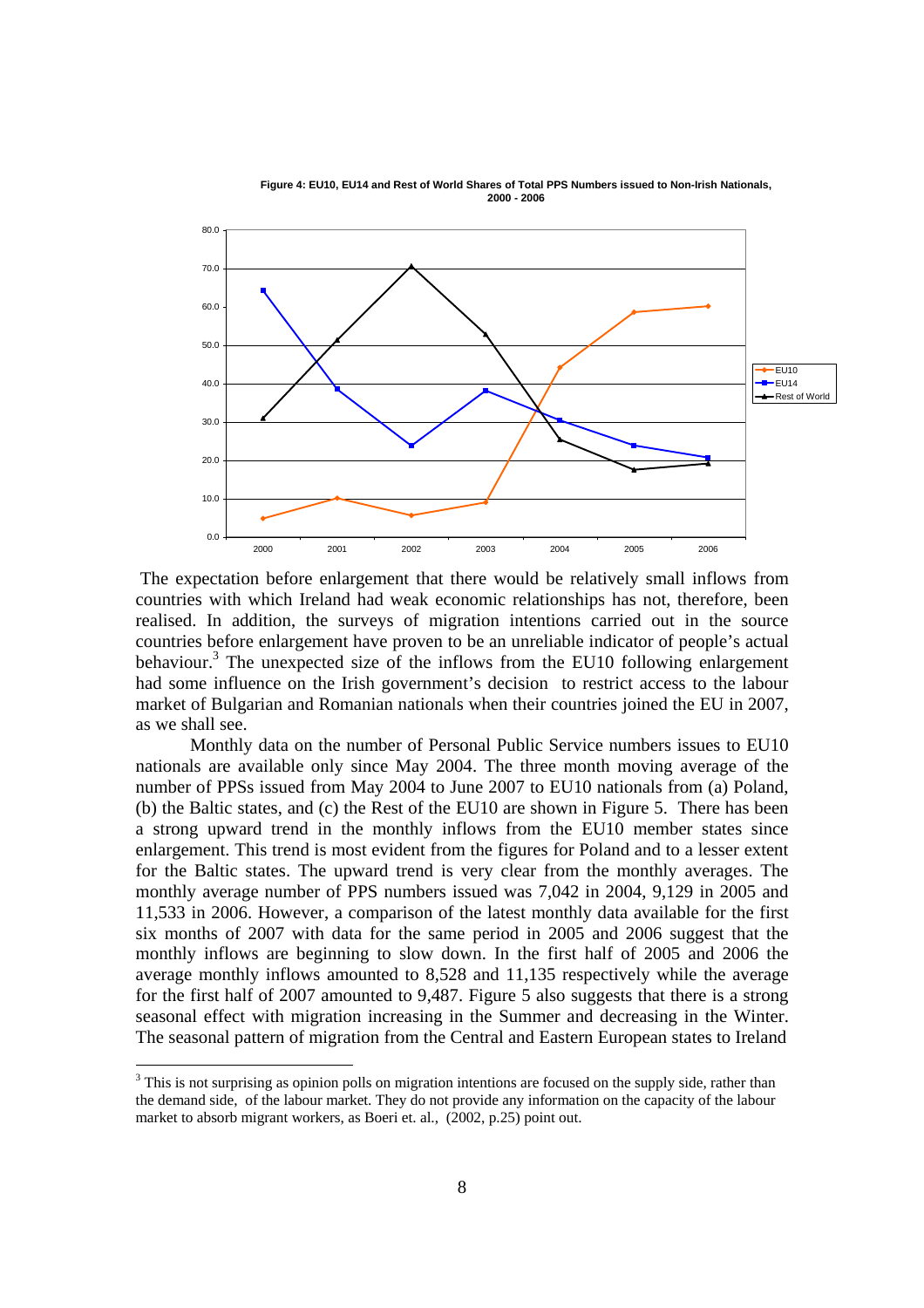

**Figure 5: Three Month Moving Average of Personal Public Service Numbers Issued to EU 10 Nationals, May 2004 to June 2007**

**Figure 6: Shares of PPS Numbers Issued to EU10 Nationals, 2000 & Jan-June 2007**

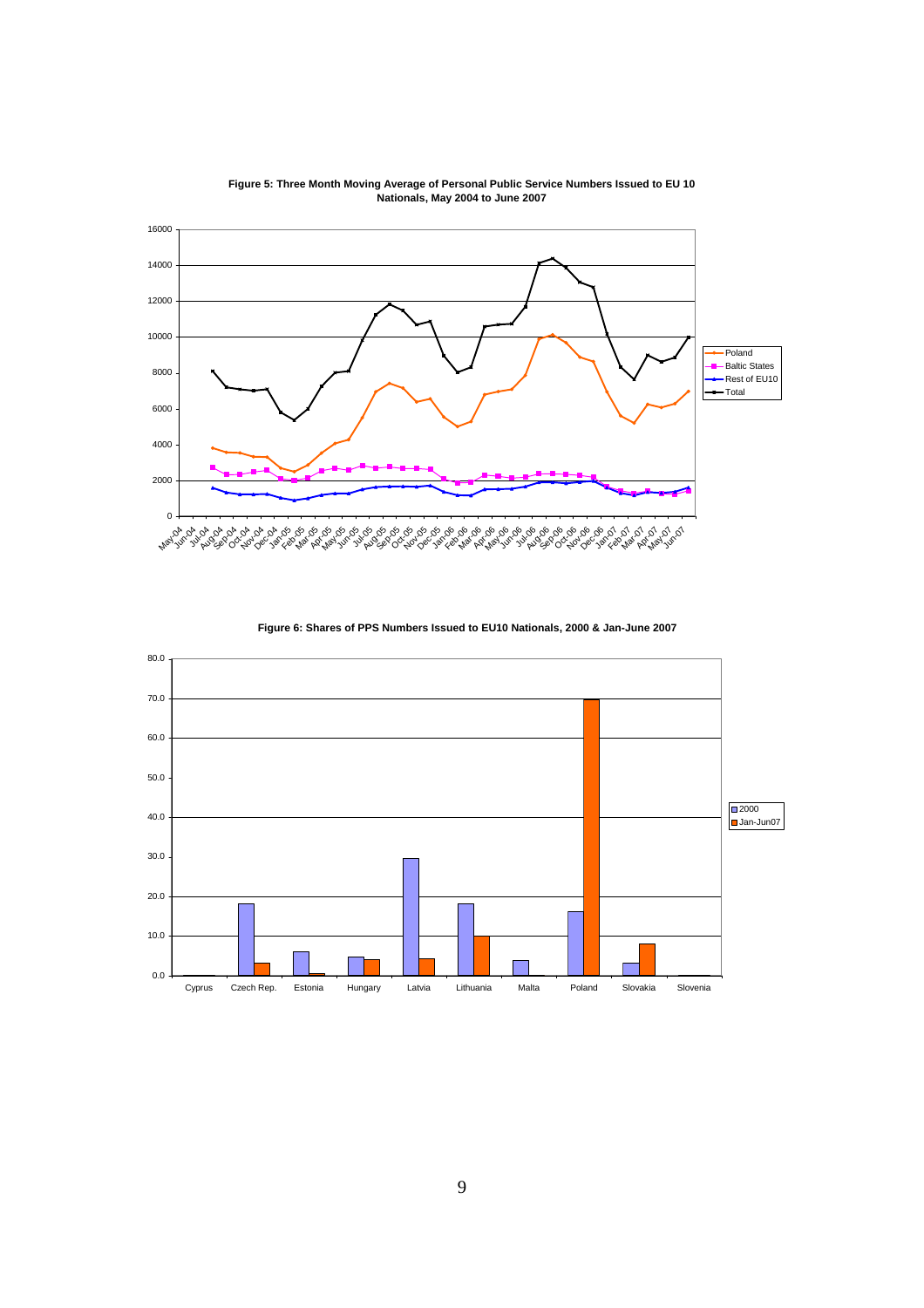is similar to the seasonal pattern of migration from Poland to Germany and it would be interesting to know if the factors underlying it are the same. Stark and Fan (2007) show that seasonal migration arises as a response to differences in costs of living in the origin and destination countries, the costs of separation from the family in the origin country and returns to work in the two countries.

Figure 6 shows how the share of PPS numbers issued to EU10 nationals changed from favouring the Czech Republic, Latvia and Lithuania before enlargement to being dominated by Poland after enlargement. Poland's share changed ftom 16 per cent in 2000 to nearly 70 per cent in the first half of 2007. The huge widening of the gap in the shares between Poland and the other EU10 countries is indicative of the strength of the links which now exist between the labour markets in Ireland and Poland.

The fact that over 362,000 PPS numbers were issued to EU10 nationals between May 2004 and June 2007 does not necessarily mean that all of these migrants were looking for employment as the PPS number is also required for other purposes such as access to State services. However, an internal cross matching of PPS numbers by the Department of Social and Family Affairs with income tax records indicates that around 70 per cent of those with a PPS number subsequently took up employment. However, most of the immigrants looking for work in Ireland appear to be temporary. A comparison of the PPS data on the gross inflows of EU10 nationals between October 2004 and January 2007 (277,366) with the QNHS data on the change in the number of EU10 nationals in the labour force over the period from the last quarter of 2004 to the first quarter of 2007 (72,000) shows that somewhat over a quarter of those who had come looking for work remained in the Irish labour force at the end of that period.

Although the Poles have received the largest number of PPSs, it is the Lithuanians and Latvians who have the greatest propensity to enter the Irish labour market. These countries are experiencing poor economic conditions with low GDP per head and high unemployment rates. Table 2 and Figure 7 present data on GDP per head in the EU10 member states in 2005 relative to GDP per head in Ireland and the propensity to migrate measured by the number of PPSs issued per 1,000 population in the source country. The correlation between the propensity to migrate and GDP per capita relative to GDP per capita in Ireland is 0.79. Nearly 62 per cent, therefore, of the variance in the propensity to migrate to Ireland from the EU10 member states can be explained by differences between living standards in the EU10 countries and Ireland.

This relationship can be used to estimate how many nationals of Bulgaria and Romania might have emigrated to Ireland in 2005 if they had free access to the Irish labour market. On the basis of differences in living standards between Ireland, Bulgaria and Romania the number of PPSs issued to their nationals would have been around 65,000 in 2005. This compares with the actual figure for PPS numbers issued to Bulgarians and Romanians of around 1,000 in 2005. This difference indicates the potential for large scale migration flows from Bulgaria and Romania to Ireland.

Although Bulgarian and Romanian nationals were not given free access to the Irish labour market when they joined the EU in January 2007 they are free to come to Ireland for a period of up to three months or longer if they can support themselves or to work in Ireland if they can get a work permit. In 2006 3,336 PPS numbers were issued to Romanians and 267 to Bulgarians while in the period January to June 2007 9,061 PPSs were issued to Romanians and 524 to Bulgarians. Despite the restrictions on access to the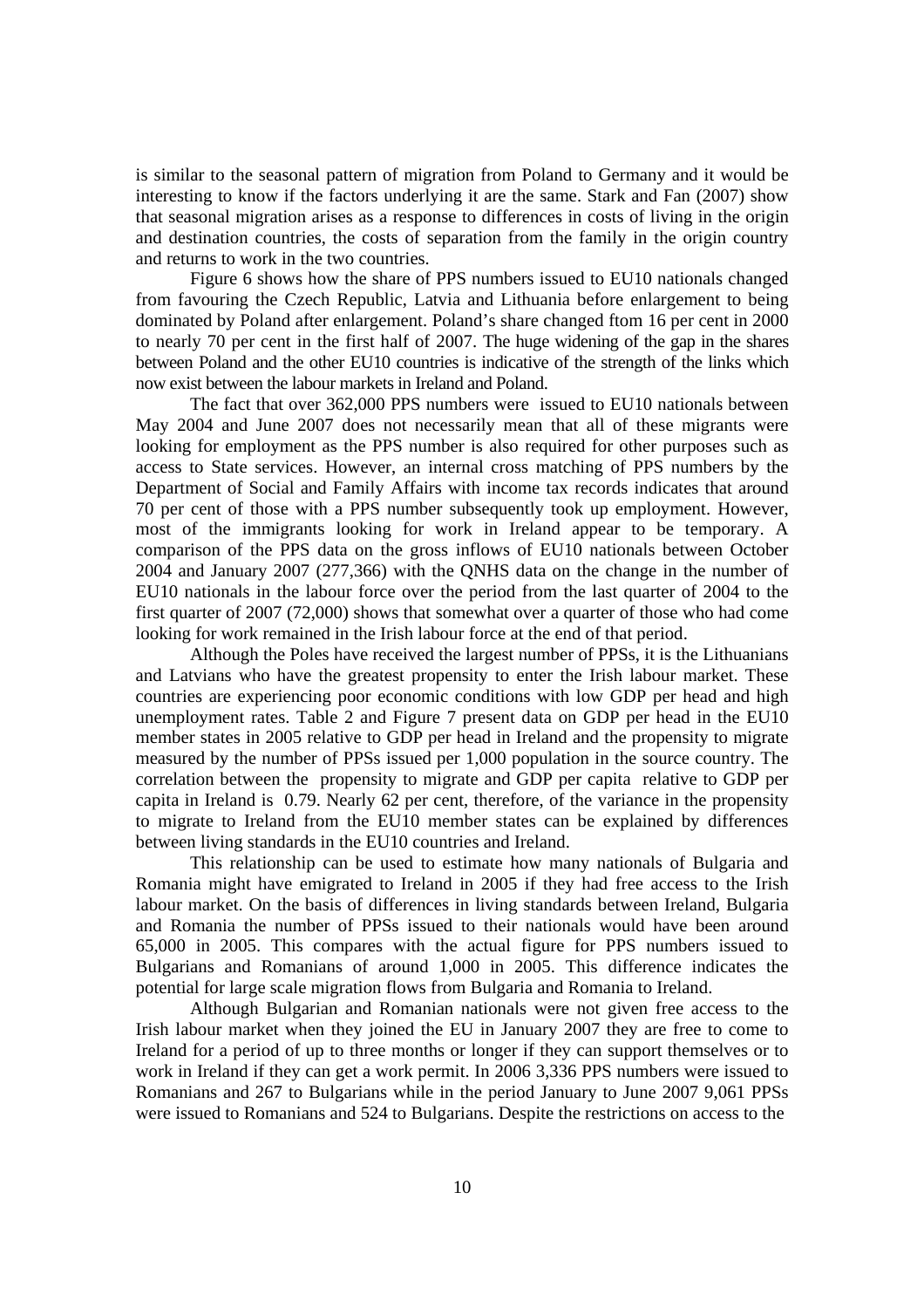|                       |                    | GDP Per Capita Relative to |
|-----------------------|--------------------|----------------------------|
|                       | PPS per 1,000 Pop. | Irish GDP Per Capita       |
|                       | 2005               | 2005                       |
| Poland                | 1.7053             | 0.3576                     |
| Lithuania             | 5.4988             | 0.3671                     |
| Latvia                | 4.0795             | 0.3386                     |
| Slovakia              | 1.7328             | 0.4082                     |
| <b>Czech Republic</b> | 0.4438             | 0.5316                     |
| Hungary               | 0.2978             | 0.4620                     |
| Estonia               | 1.4998             | 0.3861                     |
| Slovenia              | 0.0380             | 0.5854                     |
| Malta                 | 0.3154             | 0.5222                     |
| Cyprus                | 0.0334             | 0.6013                     |
| Memorandum Items      |                    |                            |
| Bulgaria              |                    | 0.2373                     |
| Romania               |                    | 0.2405                     |

Table 2: PPSs issued in 2005 as a Proportion of Country of Origin Population and GDP per capita in Country of Origin Relative to Irish GDP per capita

> **Figure 7: Relationship Between Propensity to Migrate from EU10 Countries and GDP Per Capita Relative to Ireland's GDP Per Capita, 2005**



**GDP per capita relative to Irish GDP per capita**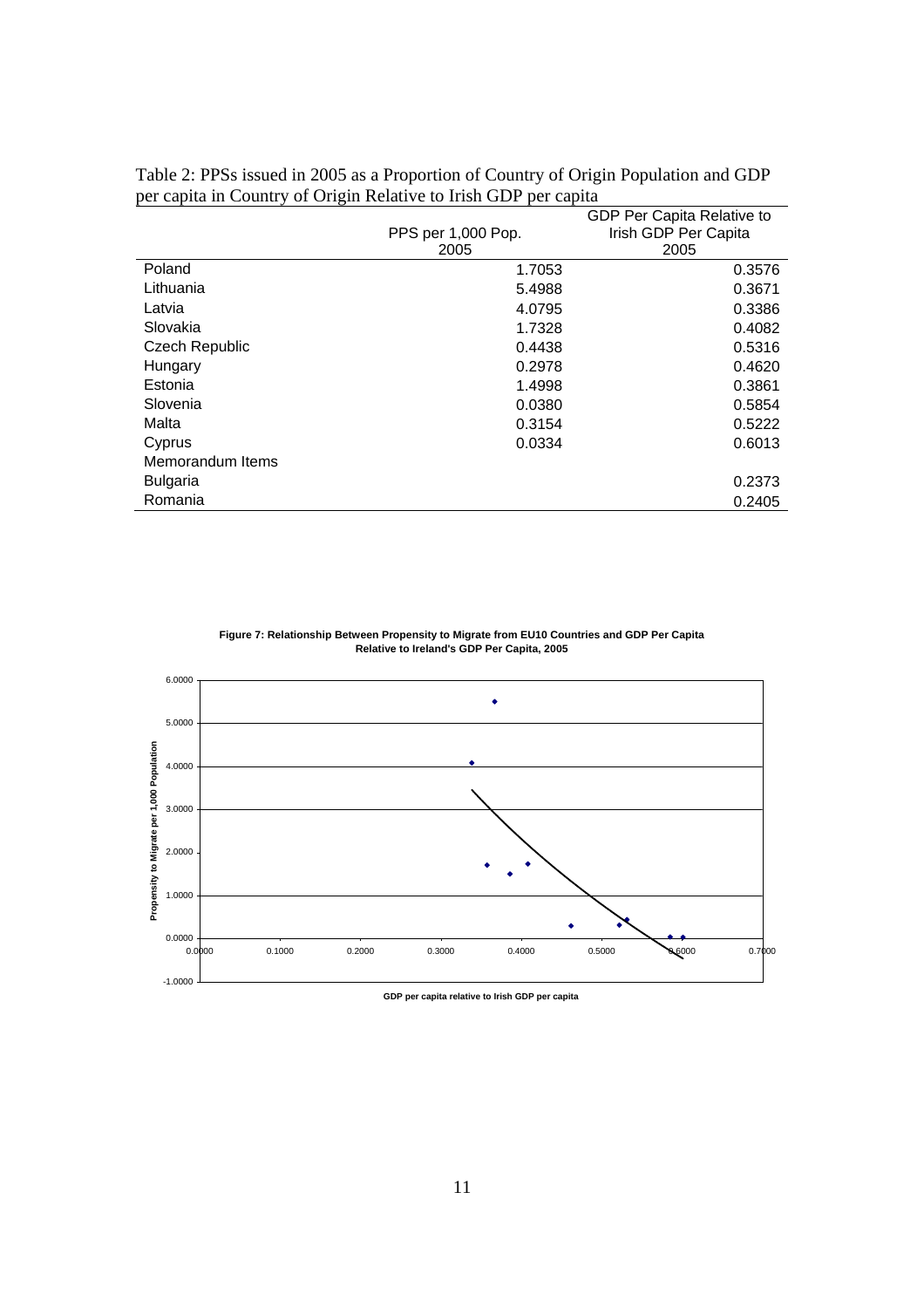Irish labour market significant numbers of Romanian nationals are, therefore, migrating to Ireland although the number is less than about one-third of the projected inflow if the labour market had been opened to them as it was for nationals of the EU10.

#### **Employment of EU10 Nationals in Ireland**

At the time of enlargement the Irish economy was in a strong position. GDP growth was the highest in Europe, at 4.5 per cent, and unemployment, at 4.4 per cent, was the lowest. Since accession, the Irish labour market has continued to perform strongly. Employment growth was 4.7 per cent in 2005 and 4.3 per cent in 2006, the highest rates since 2000, and unemployment averaged 4.3 per cent in both 2005 and 2006. Open access to the labour market coupled with a continuing strong demand for labour have, therefore, attracted large and growing numbers of immigrants from the EU10 states to Ireland.

Data on the stock of EU10 workers in Ireland is sourced from the Quarterly National Household Survey (QNHS). Unfortunately the QNHS data only identify employment of EU10 nationals from the fourth quarter of 2004 onwards. As in the case of the data on gross immigration we will use data on the employment of non-Irish nationals and, where applicable, EU10 nationals to examine trends in employment of immigrants. The QNHS data show that the magnitude of immigration to Ireland since enlargement has resulted in a big increase in the employment of non-Irish nationals. In the first quarter of 2007 there were 229,400 non-Irish nationals aged 15 and over in employment and they accounted for 11 per cent of total employment. Of these 106,300 were EU10 nationals so over 46 per cent of all non-Irish nationals at work in Ireland were immigrants from the EU10 member states.

The EU10 category has increased throughout the post-accession period. Figure 8 shows that in the year before enlargement (Q2 2003), the stock of workers from the EU10 was around 16,000. Nearly three years after enlargement in Q1 2007 this figure had increased more than six times to 106,300. There was a net increase, therefore, of 90,100 in the number of EU10 nationals employed in Ireland before enlargement and the first quarter of 2007. EU10 national had a much higher labour force participation rate, 91 per cent (see Figure 9), than Irish nationals, 62 per cent at the beginning of 2007 and EU10 nationals have accounted for around 40 per cent of the jobs created in Ireland since enlargement.

The average Irish unemployment rate has been low and stable at around 4.4 per cent during the post-enlargement period Q3 2004 to Q1 2007. The unemployment rate of EU10 nationals has been somewhat higher at 5.7 per cent on average during the same period. Although the number of EU10 nationals who describe themselves as economically inactive has increased from 4,100 in Q3 2004 to 11,700 in Q1 2007 the percentage who are not in the labour force has almost halved from 16.7 per cent to 9.4 per cent.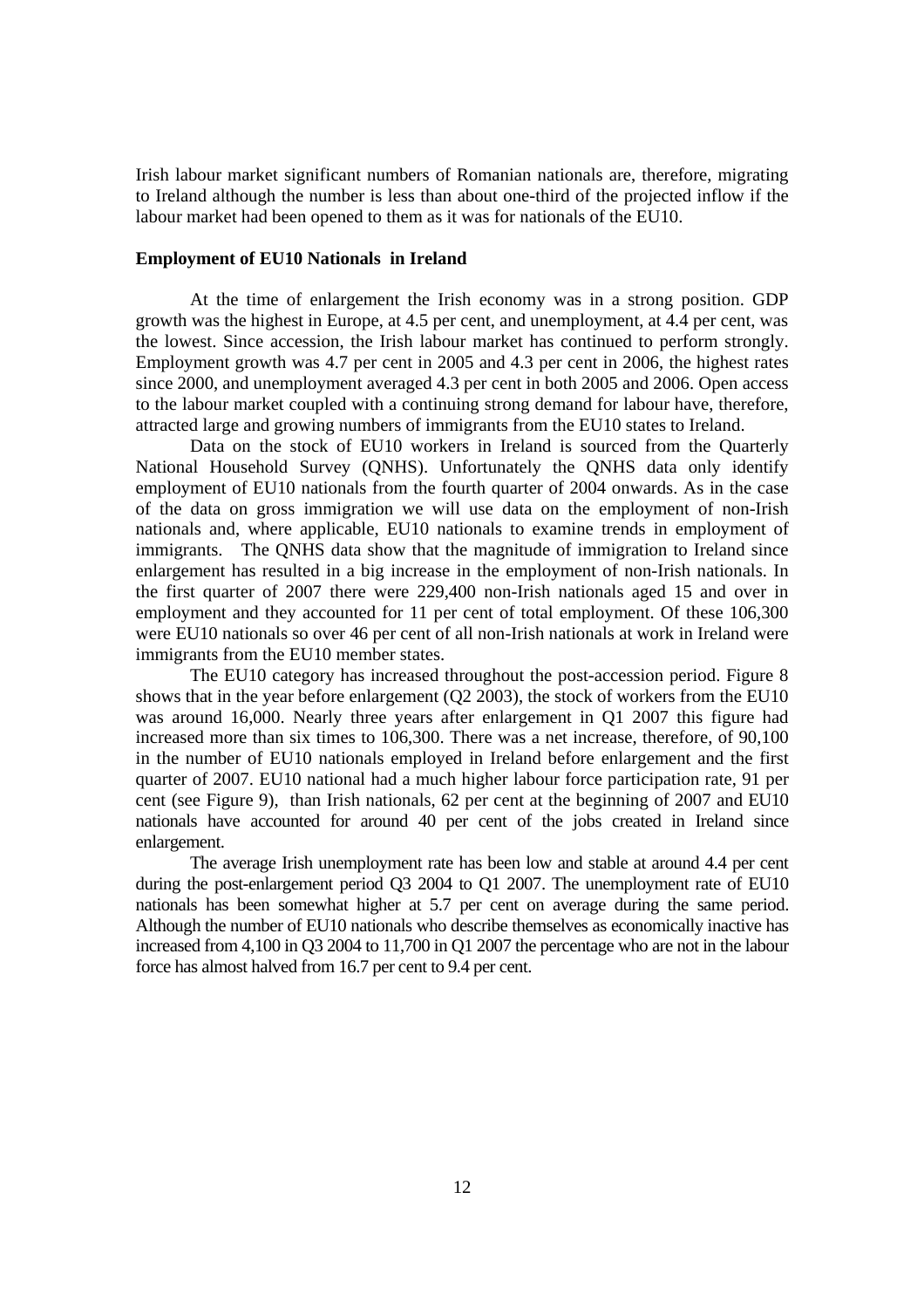

**Figure 8: Employment of Nationals from the Rest of World Excluding EU15 and USA Distinguishing EU10 Nationals, Q2 2003 - Q1 2007**

**Figure 9: ILO Employment Status of EU10 Nationals, Q3 2004 to Q1 2007**

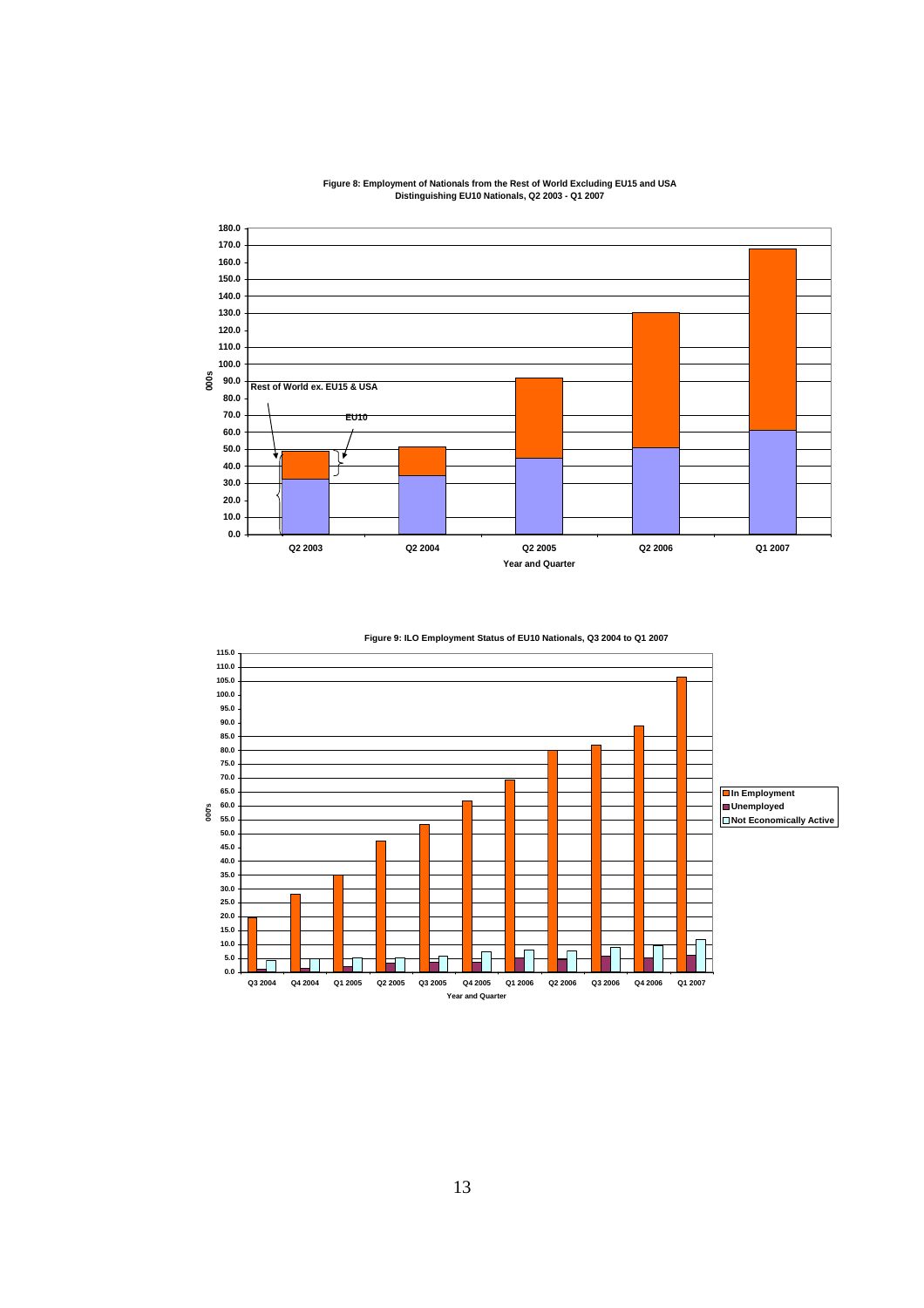Figure 10 shows the employment of workers from the EU10 states by NACE sector in Q4 2004 and Q1 2007. The data show that at the end of 2004 the employment of EU10 nationals in hotels and restaurants, wholesale and retail, construction and manufacturing was about the same, 5,000, in each sector. By the beginning of 2007 the number employed in all four sectors had increased dramatically but especially in the construction and other production (manufacturing) sectors. The number employed in hotels and restaurants and in wholesale and retail trade more than tripled to 18,100 and 15,300 respectively whereas the number employed in the construction sector more than quadrupled to nearly 26,000 and the number employed in manufacturing more than tripled to 23,400. These four sectors now employ nearly 78 per cent of EU10 nationals at work in Ireland.

Figure 11 shows that EU10 nationals accounted for over 9 per cent of total construction workers and 8 per cent of workers in manufacturing in the first quarter of 2007. The sector with the highest proportion of EU10 workers is the hotels and restaurants sector. In Q1 2007 this sector employed 18,100 EU10 nationals, or over 15 per cent of all those employed in the sector.

## **Effects of EU10 Migration on Employment, Unemployment and Wages**

The inflows of immigrants from the EU10 member states in the post-enlargement period have been much larger than expected, mainly because of continuing strong labour demand and the opportunities available in Ireland to migrants from Central and Eastern Europe who would normally have chosen Austria, Germany, or Italy if those countries' labour markets had been fully open to them. While Ireland has largely benefited from migration from the EU10 the scale of it has increased the price of renting and buying accommodation, and increased congestion on transport and other infrastructure (see Duffy, 2007). In addition, there have been some reports that Irish workers in a few firms are being displaced by immigrants who are being paid less than the collectively agreed rates of pay.

The displacement issue was first brought to public attention by the Gama and the Irish Ferries cases. In the Gama case a Turkish construction company operating in Ireland in 2005 was paying its Turkish workers less than half the minimum wage and less than a quarter the registered employment agreement hourly rate for the lowest paid operative in the construction sector. The Minister for Enterprise, Trade and Employment appointed an inspector to investigate this case but was prevented by legal action taken by the company from publishing the results of the report which were reported to be unfavourable to the company. In the Irish Ferries case over 500, mainly Irish, seafarers were replaced in 2005 by foreign workers, mainly Latvian, whom it was proposed to pay less than half of the minimum wage. As this was done under international maritime law the Irish government was unable to use domestic labour law to prevent the replacement of the Irish work force. The frustration which this engendered was heightened by the government's obligation under the terms of the Redundancy Payments Act to give Irish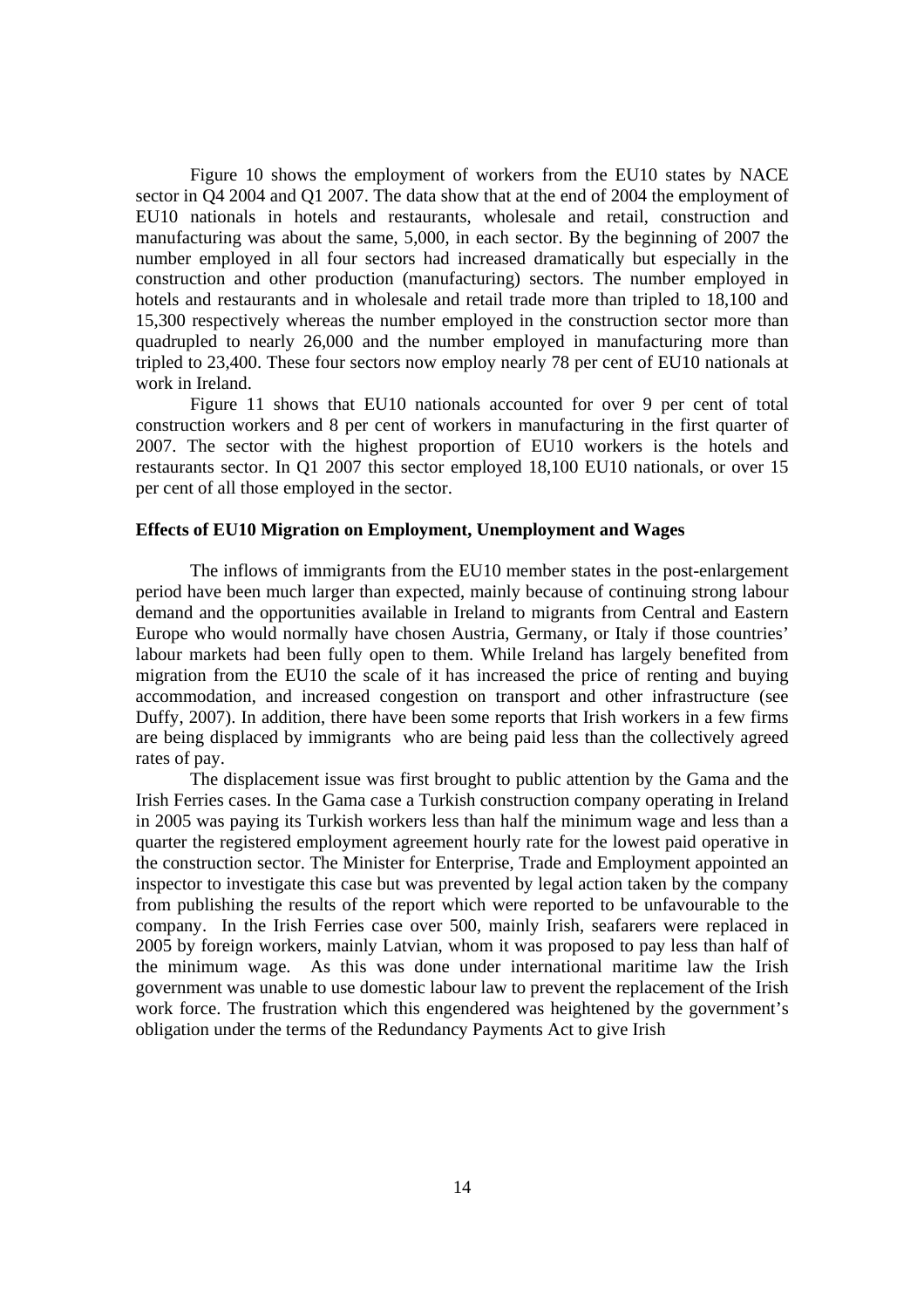

 **Figure 10: Employment of EU 10 Nationals in Ireland by NACE Sector, Q4 2004 and Q1 2007**

**Figure 11: EU10 Nationals Share of Employment in Ireland by NACE Sector, Q4 2004 and Q1 2007**

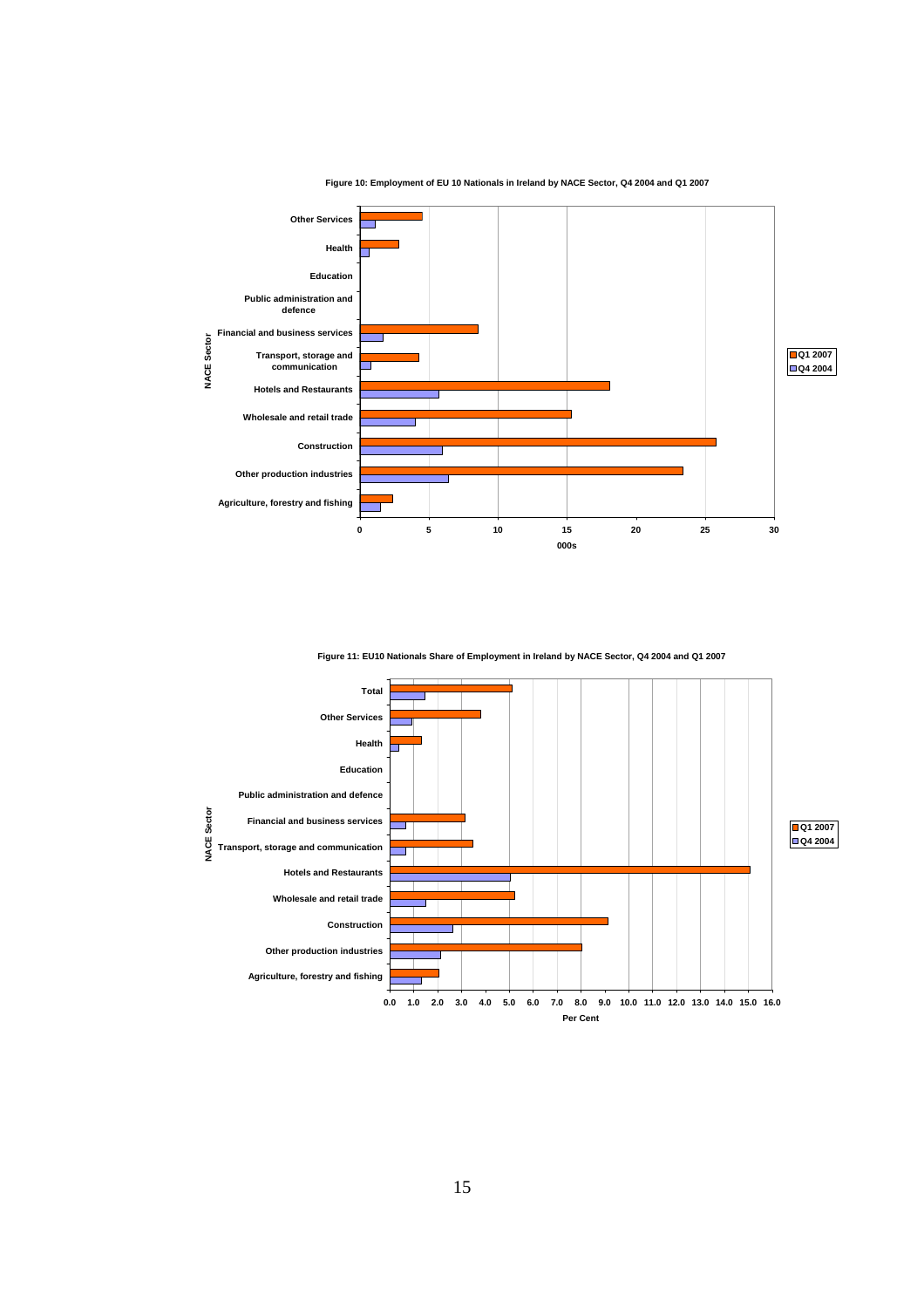![](_page_16_Figure_0.jpeg)

**Figure 12: Change in Total Employment and in Employment of EU10 Nationals, Q4 2004 - Q1 2007**

Ferries €4.3 million towards the cost of statutory redundancy payments for the staff who were replaced. Eventually a compromise settlement was reached with the company under which it agreed to pay its foreign workers the Irish minimum wage. A number of similar cases have been cited by different trade unions as evidence of foreign companies employing their nationals at lower than the legally recognised rates of pay for the job<sup>4</sup>.

While there have been cases of some firms using immigrants to replace Irish workers there is little evidence to show that this has been happening on a scale that is affecting employment, unemployment and wage rates. Figure 12 shows that the increase in total employment in all sectors in the period since enlargement has significantly exceeded the increase in the employment of immigrants from the EU10 states with the exception of the manufacturing and hotels and restaurants sectors. A dynamic reallocation of labour appears to be underway with immigrants finding employment in sectors being left by Irish workers who are moving into more highly skilled jobs in financial and business sectors, health, education and other public services.

 The average weekly earnings data in Figure 13 for the construction, manufacturing, distribution and business services sectors, in which EU10 immigrants are concentrated, show that there has been no break in the strong upward trend in earnings following enlargement. The inflow of immigrants into these sectors may have restrained the growth in earnings but it has not resulted in a reduction of earnings which would have

<sup>&</sup>lt;sup>4</sup> These examples include claims of Polish workers being underpaid at the Electricity Supply Board power station at Moneypoint, Hungarian workers being underpaid at the Spencer Dock construction site, and Serbian workers being underpaid by a Belgrade based sub-contractor involved in the renewal of the electricity network. All of these claims have been contested by the main contractors responsible for the projects.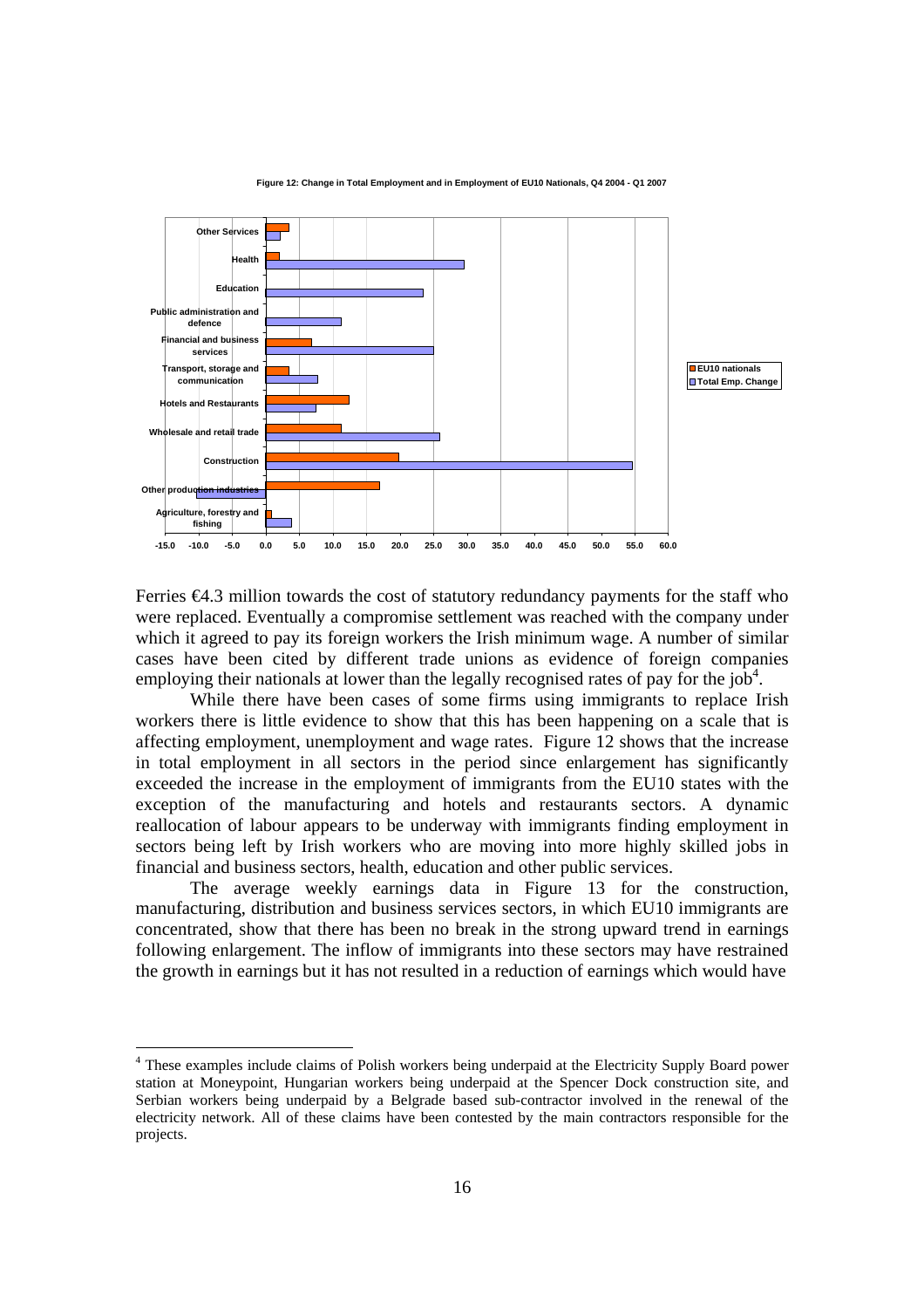![](_page_17_Figure_0.jpeg)

**Figure 13: Average Weekly Earnings in Construction, Manufacturing, Distribution and Business Services, Q1 2003 - Q1 2007 (€)**

been expected to occur if immigrants were significantly undercutting the rates negotiated in collective wage agreements

 Neither is there any evidence of immigration from the EU10 states resulting in higher local unemployment rates. Following Gilpin et.al (2006) Figure 14 uses data from the Census of Population and the Live Register of Unemployment by county to investigate the correlation between the change in the local unemployment rate over the period May 2004 to April 2006 and the stock of EU10 migrants in each county in April 2006. A relationship between the concentration of migrants in each county and increases in the local unemployment rate would be expected to result in a significant coefficient on the migration variable. While the regression line has an upward slope the migration coefficient is not significantly different from zero. Consequently, the inflow of migrants into local labour markets since enlargement has had no noticeable impact on local unemployment rates.

It is possible that the expected relationship is not apparent because of the endogenous effect of migrants moving to areas with low local unemployment rates. If migrants have a greater propensity to go to areas with low unemployment rates there should be a negative correlation between the unemployment rate and the stock of migrants. Figure 15 shows that there is a weak negative relationship but that the coefficient on the unemployment variable is not significantly different from zero. The destinations of EU10 migrants within Ireland do not, therefore, appear to have been influenced by high or low local unemployment rates. Consequently, the finding in Figure 14 that EU10 migration has not changed local unemployment rates is unlikely to have been influenced by migrants favouring areas of high labour demand.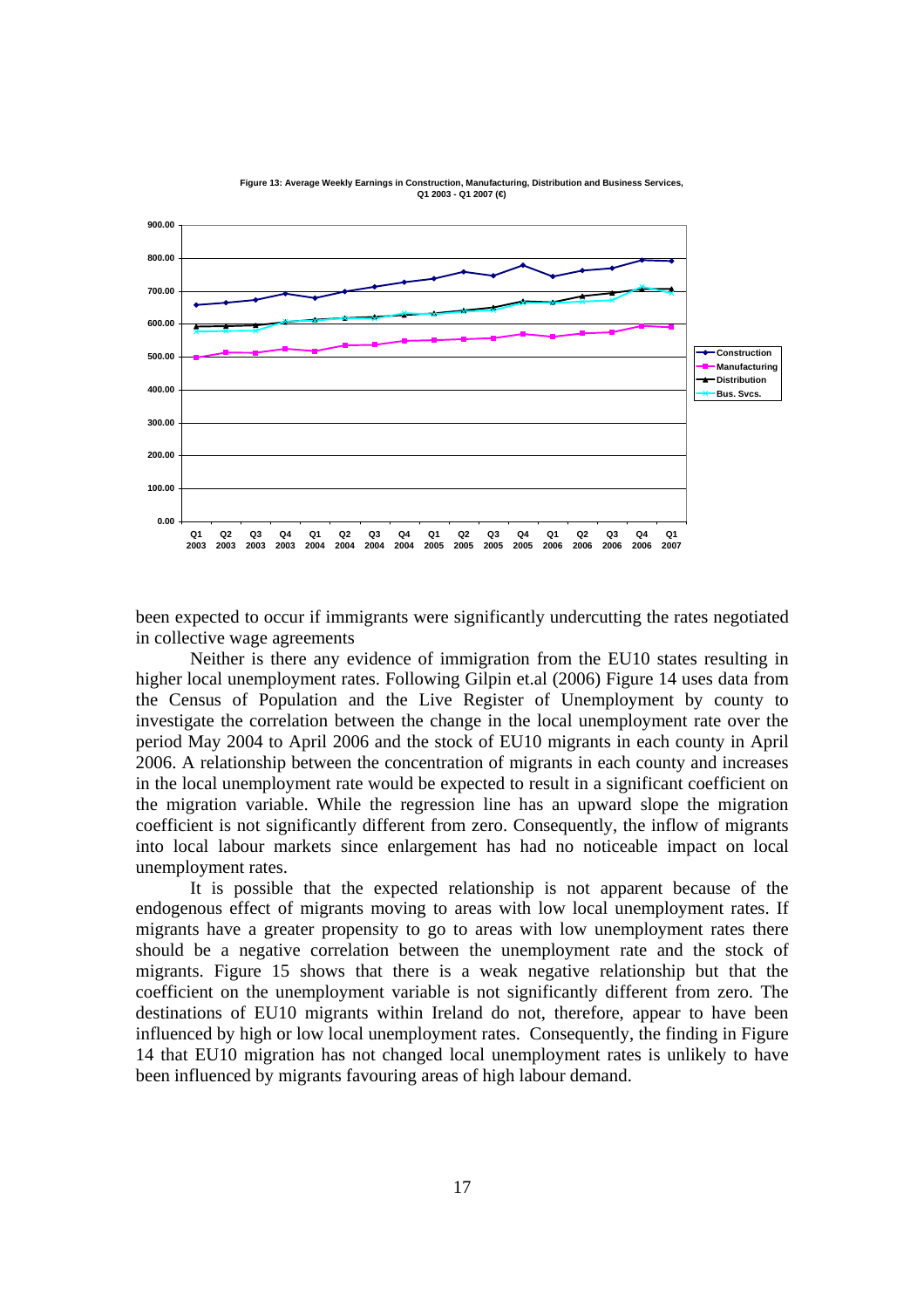![](_page_18_Figure_0.jpeg)

**Figure 14: Percentage Point Changes in Unemployment Rate Two Years After Enlargement and EU10 Migrants as a Proportion of the Population by County**

![](_page_18_Figure_3.jpeg)

**Figure 15: Correlation Between the Unemployment Rate by County and Inflows of Migrants from EU10, May 2004 - April 2006**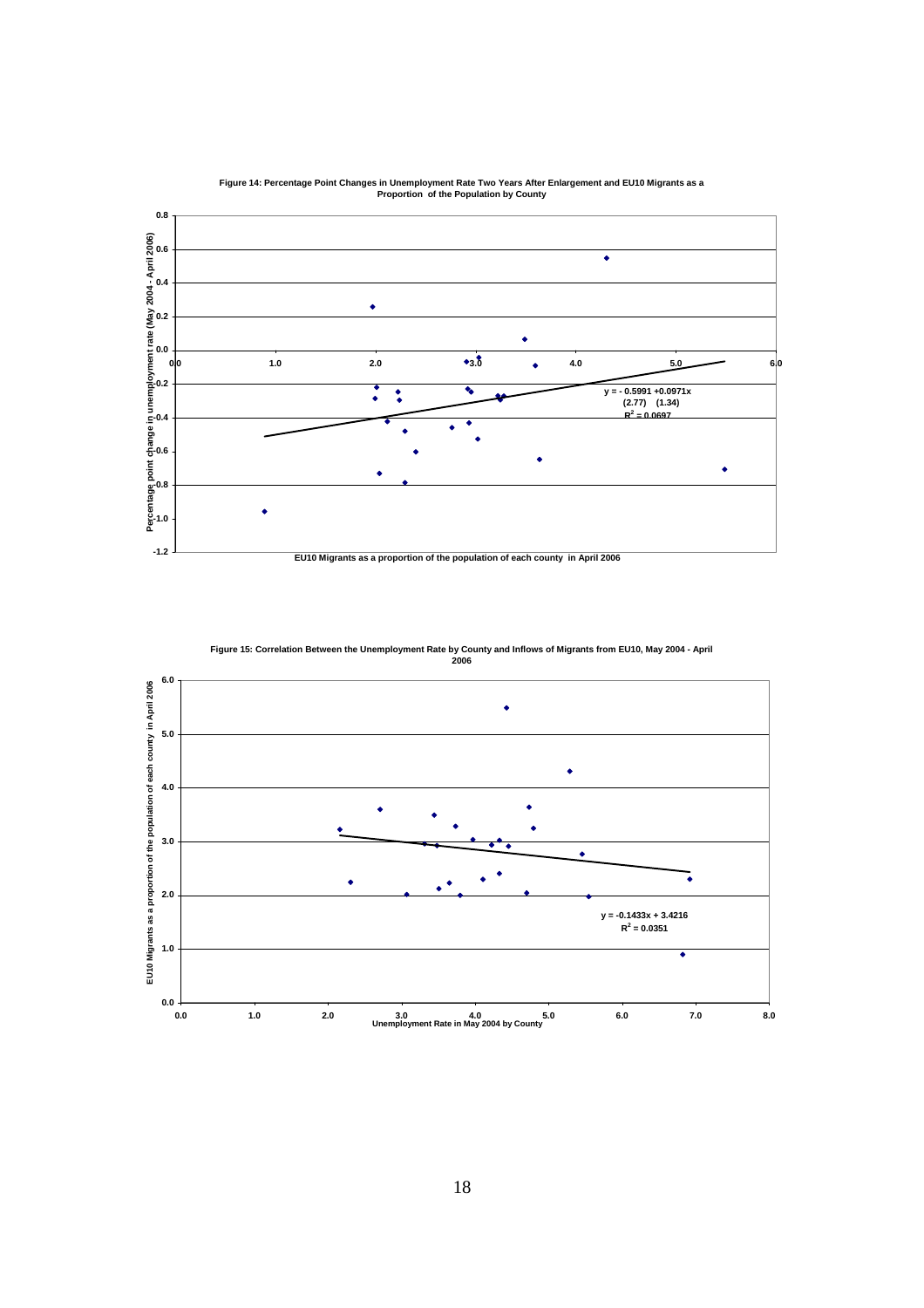The only statistical evidence which has been used to support the argument about foreign workers displacing Irish workers was given in a newspaper article in the Irish Times in January 2006 by the Head of Research at the Services, Industrial and Professional Trade Union (SIPTU), the country's largest trade union (see O'Riordan 2006). He used earnings and employment data for the manufacturing sector to argue that "unregulated immigration and unscrupulous hiring practices are undermining wages and conditions". This view was based on the fact that earnings growth fell in the manufacturing sector from 4.7 per cent in the year ending March 2005 to 2.1 per cent in the year ending September 2005 while the number of foreign workers in the sector increased by 8,000 and the number of Irish workers decreased by 19,400 between September 2004 and September 2005. In a comment on the displacement argument Doyle, Hughes and Wadensjo (2006) used a longer time series of earnings in manufacturing to show that there had been decreases in earnings growth in manufacturing before enlargement in the periods March-September 2002 and March-September 2003. As these decreases may have been caused by seasonal factors it cannot be concluded that the decrease in earnings in 2005 was due to immigration. A detailed econometric analysis of the determinants of earnings in manufacturing and other sectors would be required to try and isolate the influence of EU10 migration on earnings growth to see if there is a displacement effect..

More recent earnings and employment data for 2006 show that foreign workers continued to replace Irish workers in the manufacturing sector but that earnings growth increased rather than decreased. Thus, earnings growth increased from 3.1 per cent in the year ending March 2006 to 3.7 per cent in the year ending September 2006 while the number of foreign workers in the sector increased by 4,400 and the number of Irish workers fell by 2,400 between September 2005 and September 2006

O'Riordan (2006) also used earnings data to argue that migration had resulted in "wage degradation" in some sub-sectors of manufacturing such as food products, office machinery and computers, and electrical machinery because the *level* of hourly earnings fell between March and September 2005. However, he did not present any data to show that these decreases occurred in sectors in which foreign workers replaced Irish workers. Subsequent earnings data show that by December 2006 the level of hourly earnings in all three sub-sectors exceeded the level recorded in March 2005 by 2 per cent in food products, by 0.3 per cent in office machinery and computers, and by 20 per cent in electrical machinery and equipment. If there was "wage degradation" following enlargement it could have been for only a very short period as earnings growth has now resumed in these sectors..

The influence of factors other than immigration on earnings growth makes it difficult to test the displacement hypothesis and no econometric study has yet been done to try and identify the effect of different factors before and after EU enlargement. However, the data on earnings and employment has also been examined by FÁS (2006), the Training and Employment Authority, to try and establish if there is any relationship between the reduction in the number of Irish workers in the sectors in which foreign workers are being employed and a slow down in earnings growth. Such an association would be consistent with displacement although it would not prove the hypothesis. Within manufacturing the only sectors in which foreign workers are replacing Irish workers and wage growth is moderating are food processing and chemicals and chemical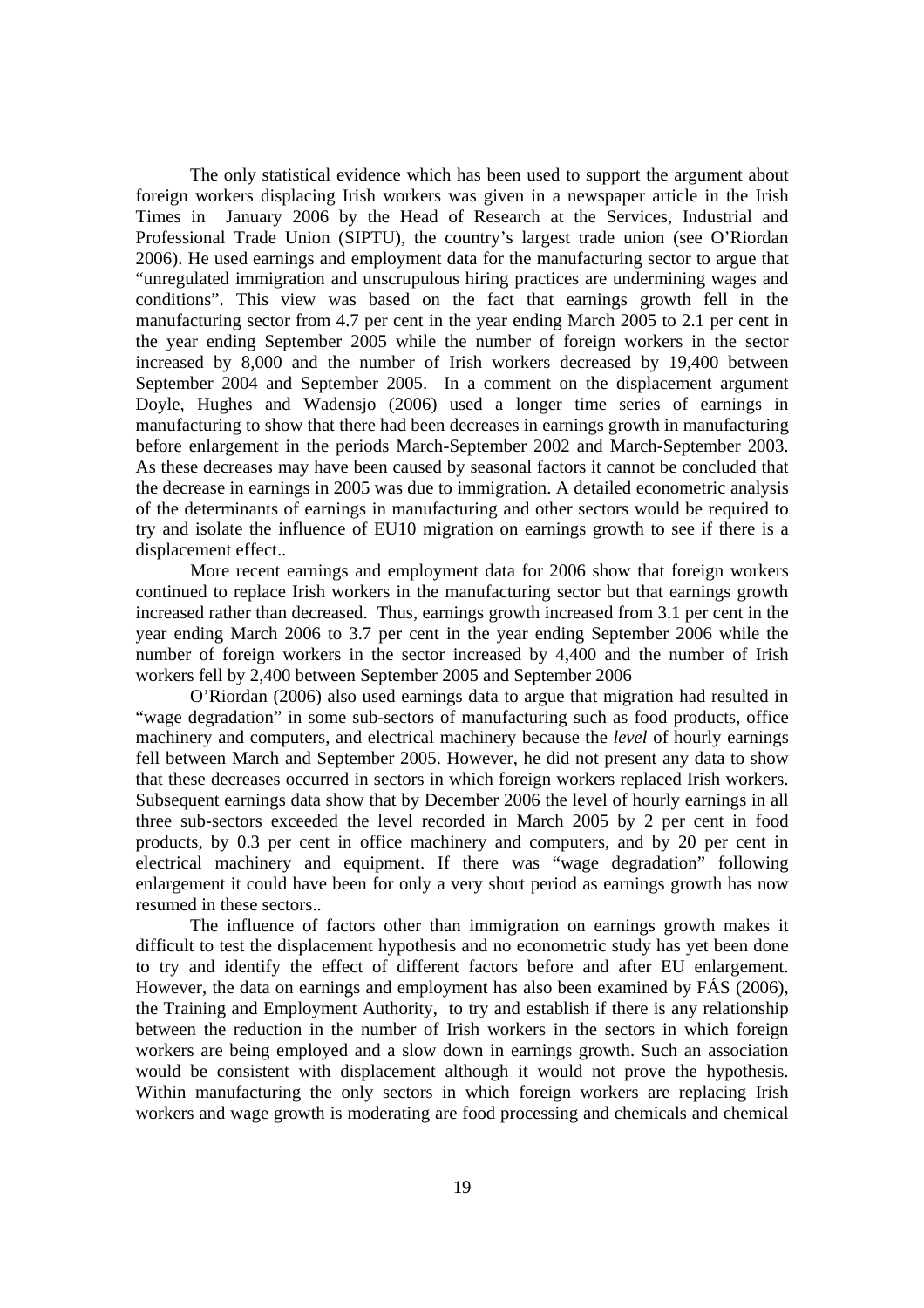products. Within services foreign workers were found to be replacing Irish workers in the hotel and restaurant and retail sectors but earnings growth was found to be stronger than before EU enlargement. On the basis of the evidence available, FÁS (2006, p. 43) concluded that:

"while definitive conclusions could not be drawn from the data, the statistics would suggest that displacement is not a major or widespread issue in the current circumstances of the Irish economy. The two overriding reasons for this conclusion are the continued low levels of unemployment and the continued rise in wage levels across all the main sectors of the economy."

If there is displacement on a significant scale, one would also expect to see some evidence of it in falling vacancies and rising unemployment. At the beginning of the enlargement in May 2004 the percentage of firms in all sectors reporting vacancies was 10.6 per cent, in May 2005 the figure was the same, in May 2006 it had risen to 16 per cent and by March 2007 it had fallen back a little to 15 per cent. The vacancies data suggest that the demand for labour remained strong after enlargement and they provide no evidence of a substantial reduction in the number of jobs available in the economy.

Similarly there is no evidence from the unemployment data that displacement of Irish workers has resulted in an increase in the unemployment rate. In an article on the displacement issue, FitzGerald (2006) noted that since the Irish labour market was opened to CEE nationals the unemployment rate had actually fallen to 4.1 per cent by December 2005. As the unemployment rate in the first quarter of 2007 was 4.2 per cent there has been little change since then. Over three years after EU enlargement the unemployment rate is little different from what it was before enlargement. As FitzGerald points out:

"…if there has been significant displacement of Irish workers by immigrants in some sectors, the unemployment data suggest they must have been re-employed elsewhere. And, in so far as there is a difference between Irish and immigrant workers, part at least of this phenomenon could be accounted for by Irish workers moving to better-paid jobs, and being replaced by lower-paid immigrants in their old positions."

The substitution of migrant workers for Irish workers in some sectors is the kind of labour turnover one would expect as Irish workers take advantage of a growing labour market to move into higher paying jobs and migrants fill the resulting vacancies.

#### **Effects of EU10 Migration on Public Policy**

On the evidence available to date, displacement of Irish workers by EU10 workers has not been a source of disturbance in the labour market at the macroeconomic level. Nevertheless, the Irish Ferries, Gama and other cases were regarded by the Irish Congress of Trade Unions (ICTU) as sufficiently serious breaches of the terms of the social partnership arrangement between the trade unions, the employers and the government to warrant particular attention in the negotiations on pay and conditions of employment which were due to commence following the expiry of the previous national wage agreement at the end of 2005. The government issued an invitation to the social partners to participate in a new agreement in October 2005. The ICTU deferred accepting this invitation pending clarification from the government that issues relating to employment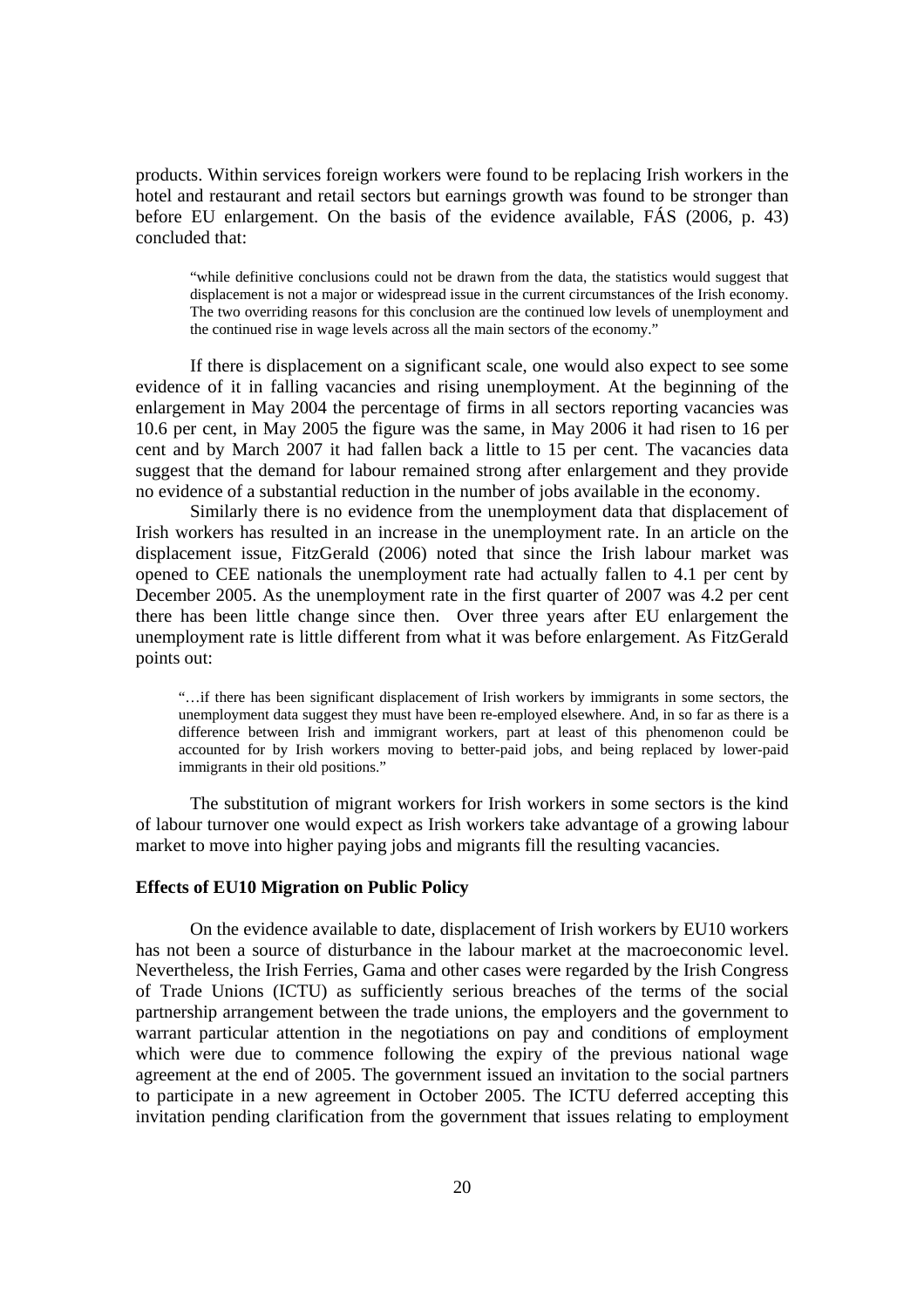standards, displacement, inspection and enforcement would be discussed before commencing negotiations on rates of pay under a new national agreement. The Irish Ferries and Gama cases were cited by the trade unions as examples of the failure of the regulatory regime to respond effectively to the exploitation of foreign workers and displacement of Irish workers in the pursuit of greater profits by the business community. They secured agreement from the employers and the government before negotiations on a new social partnership agreement began in February 2006 that the initial items on the agenda would be how to implement and strengthen the range of labour legislation intended to preserve established labour standards including employment rights, health and safety, non-discrimination and equal rights of both Irish nationals and migrants.

The negotiation of the social partnership agreement in the early part of 2006 was much more protracted than usual because of the difficulty of securing agreement on how employment rights could be protected. The document which eventually emerged "Towards 2016" sets out a ten year agreement between the social partners with an initial 27 month pay phase and a package of measures designed to increase public confidence in the system for securing compliance with employment rights and labour standards (see Department of the Taoiseach, 2006). The most important of these measures include the establishment of a statutory Office of the Director for Employment Rights Compliance (ODERC), an increase in the number of labour inspectors from 31 to 90 by the end of 2007, legislation to strengthen the powers of the Minister for Employment, Trade and Enterprise to investigate and publish the results of inquiries into suspected cases of breaches of employment rights, and the establishment of a Redundancy Panel to address exceptional cases of compulsory collective redundancy where the staff are to be replaced by new employees on materially reduced terms and conditions of employment. The purpose of these measures is to try to ensure that there is no repetition of the Gama or Irish Ferries cases by tightening the implementation of labour standards which have been agreed by employers, trade unions and government.

# **Influence of EU10 Migration on Transitional Arrangements for Bulgaria and Romania**

Although the economic effects of migration from the EU10 were generally favourable for Ireland's economy and labour market, the government decided in October 2006, in relation to the 2007 EU enlargement, that it would not open the labour market for Bulgaria and Romania in the same way as it had for the EU10 countries. There were a number of non-economic factors underlying this decision. These included some unfavourable social developments following EU10 migration, concerns about Ireland's capacity to continue absorbing inflows of migrants on the scale experienced following the enlargement in 2004, and the need to protect the Common Travel Area with the UK.

There were concerns about the strains which the inflow of immigrants is placing on infrastructural, educational and other resources, about the difficulties which non-English speaking immigrants are encountering in finding employment appropriate to their level of qualifications and the downward pressure which their bumping down into lower skill jobs may be exerting on wages for unskilled workers,<sup>5</sup> and about the emergence of

<sup>&</sup>lt;sup>5</sup> Research in progress by Barrett and Duffy (2007) shows that the gap between qualifications and occupation for non-English speaking migrants is lower for those who arrived before 2000. This pattern is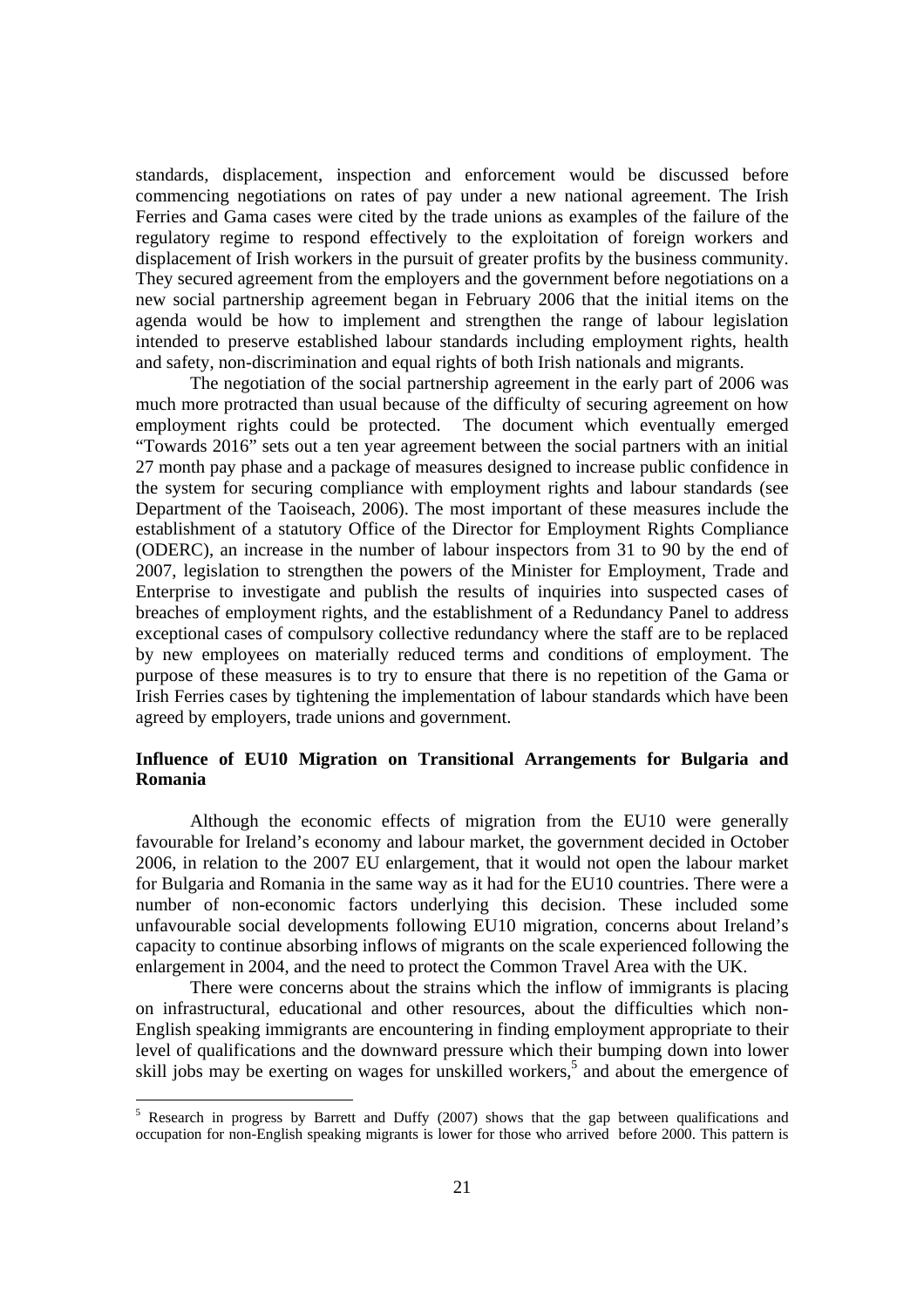job discrimination against migrants (see ESRI, 2006). The tripling of Ireland's foreignborn population from around 3 per cent to 10 per cent in the ten year period 1996-2006 raised questions about its capacity to continue absorbing migrants at that rate in the future, particularly when it took the UK and the USA at least 40 years to double their immigrant populations in the last century. These and other issues influenced recommendations that the labour market should not be opened to Bulgarian and Romanian nationals by the main labour market actors, IBEC (see Smyth, 2006) and the ICTU (2006), and influential organisations like the Economic and Social Research Institute (2006) and the National Economic and Social Council (2006).

Migration policies within other EU countries also influenced the Irish government's decision. It pointed out that following the two year review by the Commission of the European Communities (2006) of the transitional arrangements for the EU10 states there was only a partial relaxation of the restrictions on EU10 nationals' access to the labour markets of France, Belgium, Luxembourg and Italy and no lifting of the restrictions in Austria, Germany and Denmark. The concern about continuing restrictions in these countries led to a collective decision by Ireland and Britain not to open their labour markets to Bulgarian or Romanian nationals as the Minister for Justice, Equality and Law Reform, Mr. McDowell, told a meeting of the National Forum on Europe (2006) when he noted that:

"… in relation to Romania and Bulgaria the governments, Ireland and Britain made a decision collectively that by virtue of the common travel area and that by virtue of the radical divergence between per capita income in Romania and Bulgaria compared to the rest of Europe, that as long as the other Member States were not adopting an open door policy, it would be folly for Ireland to risk a further wave of migration because it would, in fact, have the potential to seriously destabilise our labour market and that in turn would lead to blue collar racism in Ireland.

The government's decision to implement transitional arrangements for citizens of Bulgaria and Romania was supported by both of the main opposition parties. It is intended to provide a breathing space in which to monitor compliance with the new arrangements for implementing labour law following the EU10 migration and to allow time to develop policies for the integration of migrants into Irish society and to strengthen existing policies to combat discrimination and xenophobia which is one of the government's main concerns.

#### **5. Conclusions**

The number of immigrants from the Southern, Central and Eastern European states was much larger than expected in the pre-enlargement period. In the year 2004/05 the annual inflow of long-term immigrants from the EU10 states amounted to 26,400 while in 2005/06 it increased to 37,800. These inflows compare with an annual inflow of 3,400 projected before enlargement. The long-term flows were only about 30 per cent of the short-term flows. In the years 2004/05 and 2005/06 85,378 and 121,927 EU10 nationals registered as seeking employment and around 70 per cent of them found jobs. In the year 2006/07 the number of short-term migrants from the EU10 states increased to

consistent with an assimilation story but the researchers point out that they cannot reach a definitive conclusion in the absence of panel data on migration.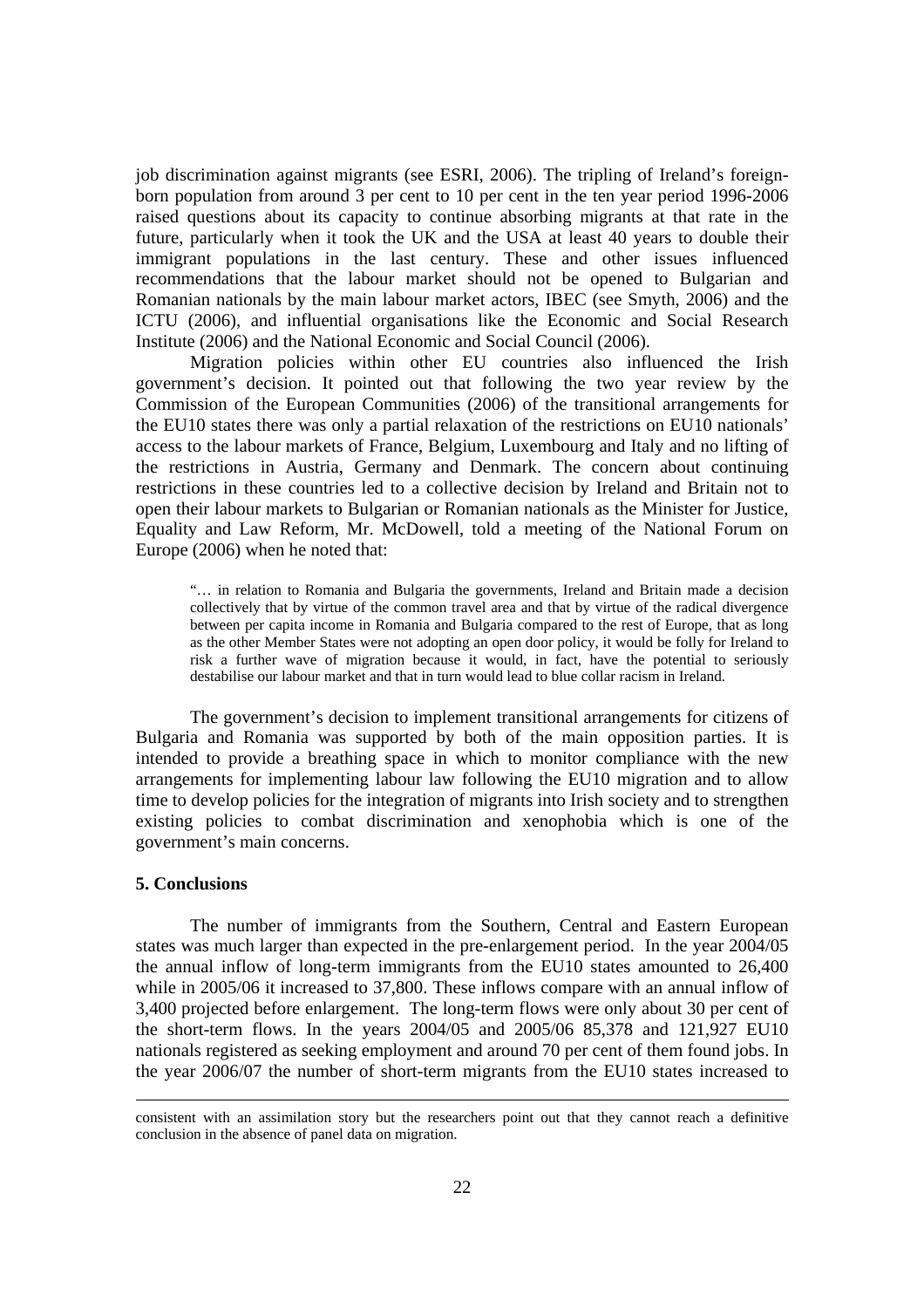132,361. The seasonal nature of much of the EU10 migration to Ireland is similar to much of the migration from Poland to Germany and it merits further investigation to establish the importance of differences in living standards, returns to work and family ties in the source and destination countries which are highlighted in the family oriented migration model developed by Stark and Fan (2007).

 Economic and institutional factors appear to have influenced the size of the shortterm flows. Economic theory indicates that people tend to migrate from countries with low-income levels to countries with high-income levels. Common sense suggests that the flow from the EU10 to Ireland would have been much larger than expected on theoretical grounds because access to the labour markets of other countries is restricted during the transitional period. At the time of enlargement the average GDP per capita in the EU10 countries was less than half of GDP per capita in Ireland. It was to be expected, therefore, that the propensity to migrate in the post-enlargement period would have been greater from the poorer EU10 states than for the richer states. Although Polish nationals comprise the majority of the immigrants from the EU10 countries it has been shown that Latvians and Lithuanians have the highest propensity to migrate to Ireland. Relative to their populations Lithuanians, for example, are more than three times as likely to migrate to Ireland as Poles. The strength and flexibility of the Irish labour market ensured that most of those who came seeking work were successful in finding employment. A corollary of the relationship between per capita income and migration is that as living standards between Ireland and the EU10 countries converge over time, as they have within the EU15 countries, the propensity to migrate from the EU10 states is likely to fall over time.

Ireland's policy makers have responded very effectively to the EU policy of sourcing most of the European Community's requirement for labour from within the EU. They managed to increase the number of immigrants from the EU10 states from 10 per cent of the total in the year before enlargement to 60 per cent in the period after enlargement.

A lot of emphasis was put on the possibility of 'welfare tourism' in the debate preceding enlargement. However, there is no evidence from the Irish experience that EU10 nationals are in any way over-represented in welfare state schemes. Despite the magnitude of the inflow from the EU10 states, less than 1,000 of their nationals were signing on the unemployment register in March 2006 (FÁS, 2006). An analysis of data for 2004 from the EU Survey of Income and Living Conditions by Barrett and McCarthy (2006) of claims for unemployment benefits or assistance and disability benefits or assistance showed that immigrants were half as likely as Irish nationals to have been in receipt of benefits from any of these four welfare schemes in the year preceding the survey. Immigrants including EU10 nationals were, therefore, likely to make even less demands on the welfare system than Irish nationals. This outcome could of course have been influenced by the Habitual Residence Condition. Nevertheless, taking the gross inflow data in conjunction with the data on the employment status of the migrants from the EU10 countries strongly suggests that their nationals are not coming to Ireland for the purposes of "welfare tourism".

Concerns emerged following enlargement about the displacement in some sectors of Irish workers by foreign workers. However, the data on employment, unemployment and earnings show no breaks following enlargement that could be attributed to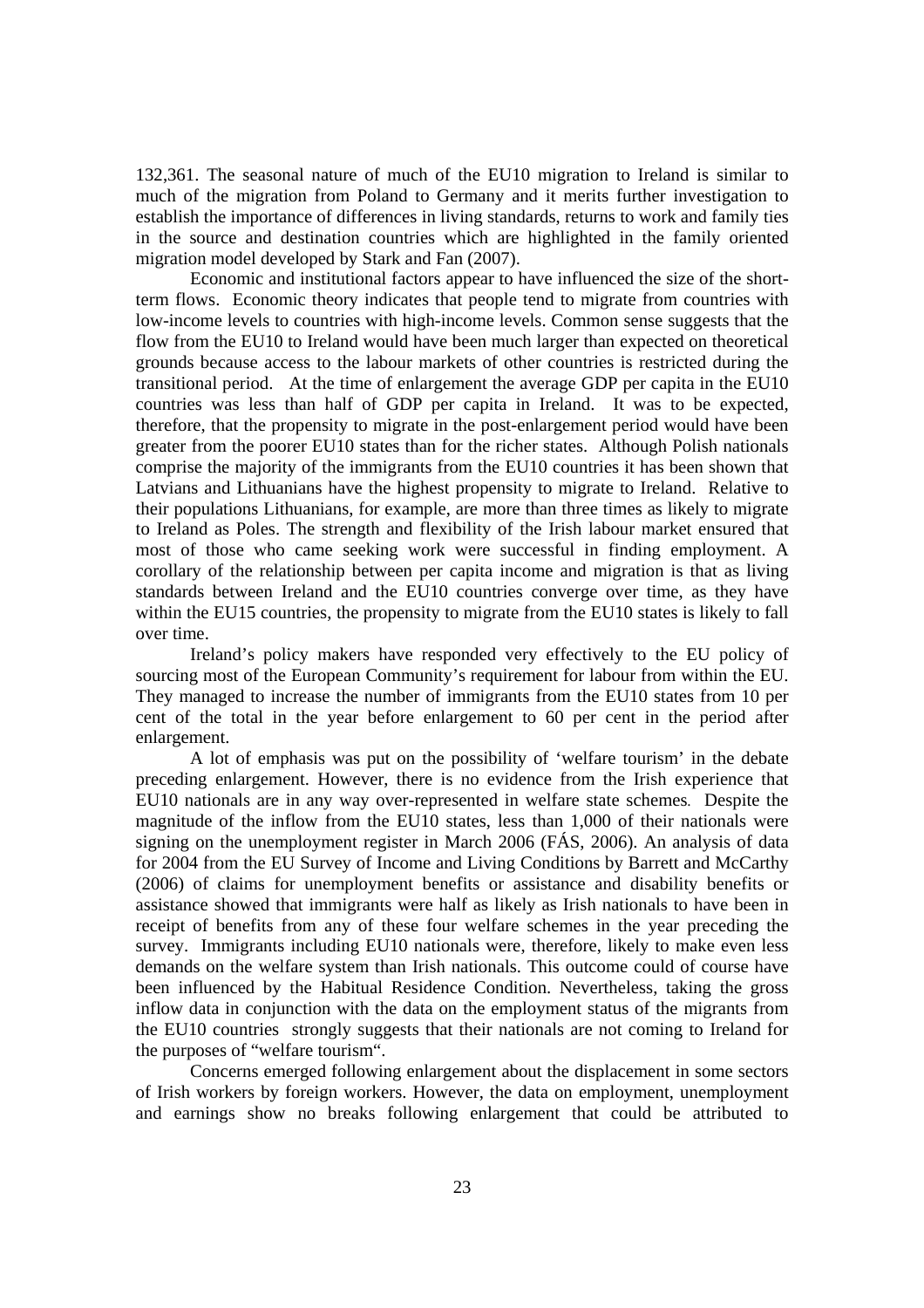displacement and there is no convincing evidence to suggest that displacement of Irish workers by lower paid immigrants is a source of disturbance in the labour market. There is some evidence of Irish workers being replaced by immigrants in some sectors such as manufacturing but this reflects the normal dynamics of the labour market in which domestic workers move to better-paid jobs and are replaced by immigrants.

Ireland's experience of immigration since the enlargement has been generally favourable. Employment and earnings have continued to rise across all of the main sectors and unemployment has fallen. The inflow of migrants from the EU10 states has made a significant contribution to these favourable labour market outcomes as they have filled 40 per cent of all the jobs created since enlargement.

For the immigrants themselves the experience appears to have been largely favourable. Immigrants from English speaking countries were able to successfully compete with Irish workers for jobs appropriate to their level of education and qualifications. Immigrants from non-English speaking countries were successful in finding employment although the jobs were in occupations at a lower level than they were qualified for. Consequently, after controlling for factors such as education and work experience they had lower earnings than Irish workers. However, the occupation and earnings gaps narrowed the longer the non-English speaking immigrants had been in the country either because they improved their English language skills or those who could not do so returned home.

Despite the positive benefits that Ireland has gained from the increase in its labour supply due to immigration from the EU10, the government, the social partners and other actors concluded before the 2007 enlargement that the labour market should not be opened to nationals of Bulgaria and Romania in the same way as it had been for the EU10 countries. There were mainly social reasons for this decision including concerns about most of the EU15 states continuing to restrict access of EU10 nationals to their labour markets following the two year review of the transitional arrangements for the European Commission and about the majority of the EU25 states deciding to apply transitional arrangements following the EU enlargement in 2007. The failure of other EU Member States not to adopt an open door policy and the desire of the Irish and British governments to protect their Common Travel Area led to a collective decision by Ireland and Britain not to open their labour markets to Bulgarian and Romanian nationals.

The need for better implementation and strengthening of labour law to maintain employment standards and to protect the rights of both Irish and migrant workers was highlighted by the Irish Ferries, Gama and other cases. The government has, therefore, taken steps to address these issues and it has decided to use the transitional period before the labour market has to be opened to nationals of Bulgaria and Romania to see how effective the new arrangements for implementing labour law are and to develop policies to integrate migrants and their dependants into Irish society.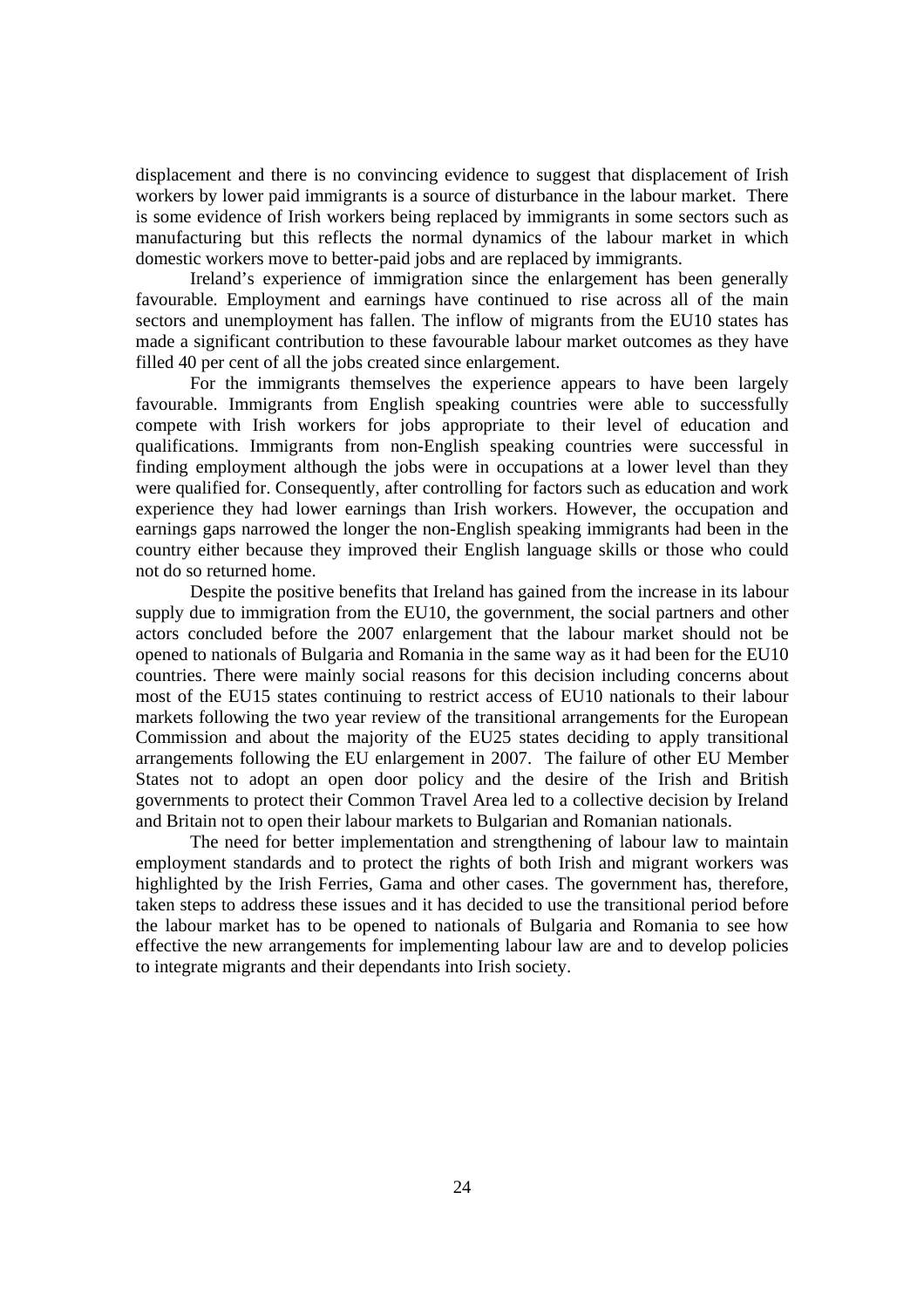## References

Ahern, B. (2004), *Ahern Speaks of Possible Impact of Enlargement on Irish Labour Market, Press Release 23<sup>rd</sup> of February; www.eu2004.ie.* 

Barrett, A., and D. Duffy (2007). "Immigrants, Year of Arrival and Occupational Attainment: Looking for Evidence of Assimilation in Ireland". Dublin: The Economic and Social Research Institute (mimeo).

Barry, F. (2004) "Prospects for Ireland in an Enlarged EU", *The World Economy*, Vol. 27, Issue 6.

Boeri, T., G. Bertola, H. Brucker, F. Coricelli, J. Dolado, J. FitzGerald, A. de la Fuente, P. Garibaldi, G. Hanson, J. Jimeno, R. Portes, G. Saint-Paul, A. Spilimbergo, 2002. *Who's Afraid of the Big Enlargement?* London: Centre for Economic Policy Research.

Boeri. T., and H. Brücker (2005), "Migration, Co-ordination Failures and EU Enlargement", IZA DP No. 1600.

Central Statistics Office (2006), *Population and Migration Estimates April 2006*. Dublin: Central Statistics Office bulletin.

Commission of the European Communities (2006), "Report on the Functioning of the Transitional Arrangements set out in the 2003 Accession Treaty (period 1 May 2004 – 30 April 2006)", Communication from the Commission to the Council, The European Parliament, The European Economic and Social Committee and the Committee of the Regions.

Department of the Taoiseach (2006) *Towards 2016: Ten-Year Framework Social Partnership Agreement 2006-2016*. Dublin: Stationery Office.

Doyle, Nicola, Gerard Hughes and Eskil Wadensjö (2006*), Freedom of Movement for Workers from Central and Eastern Europe: Experiences in Ireland and Sweden,* Stockholm: Swedish Institute for European Policy Studies.

Duffy, D., (2007). "The Housing Tenure of Immigrants in Ireland: Some Preliminary Analysis." Dublin: Economic and Social Research Institute Working Paper No. 188.

Dustmann, C., M. Casanova, M. Fertig, I. Preston and C.M. Schmidt (2003), *The Impact of EU Enlargement on Migration Flows*, Home Office Online Report 25/03, http://www.homeoffice.gov.uk/rds/pdfs2/drsolr2503.pdf

European Commission (2000), *The Impact of Eastern Enlargement on Employment and Labour Markets in the EU Member States.*